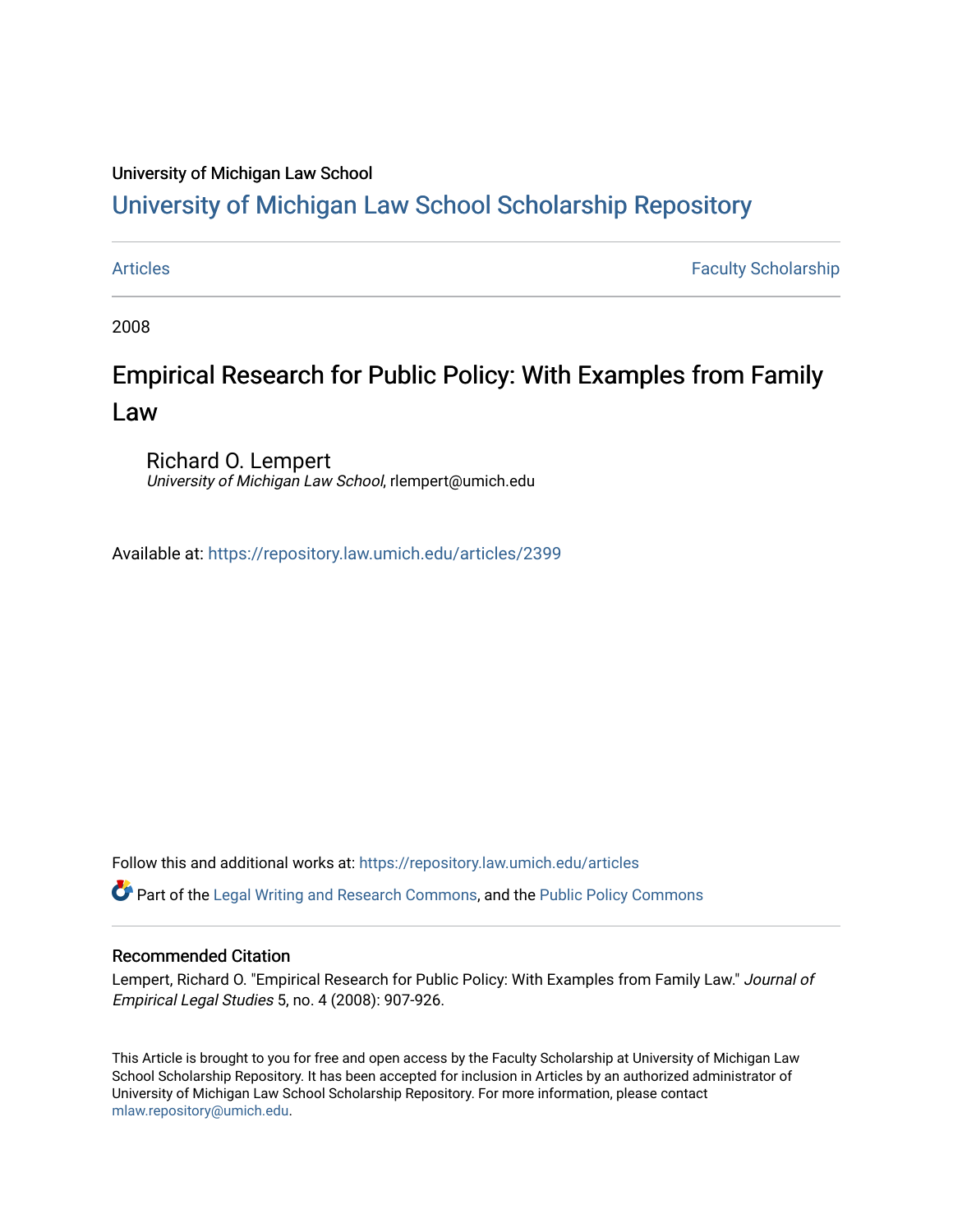# **EMPIRICAL RESEARCH FOR PUBLIC POLICY: WITH EXAMPLES FROM FAMILY LAW AND ADVICE ON SECURING FUNDING**[∗](#page-1-0)

## **Richard Lempert**

Perhaps more than in any other field, legal scholarship has aimed directly at influencing public policy. Hence, it is not surprising that empirical scholarship on law related issues often seems to have an agenda that extends beyond the common social science goals of adding to our knowledge base and understanding of human behavior to suggesting to policy makers and practitioners legal and administrative changes that will ameliorate problems they confront and, by the researcher's lights, make this a better world in which to live.

There are, however, many dangers in relying on empirical work, rather than normative arguments, to influence policy.  $\frac{1}{1}$  $\frac{1}{1}$  $\frac{1}{1}$  Empirical work is social science, and the standards of social science as well as what it determines can change. Methods, data availability and, to some extent, data quality are improving all the time. What was state of the art research yesterday may be perceived as hopelessly flawed tomorrow, and reanalyzing even the same data using more modern methods may reveal that the earlier advice was not just unsupported by the data but contrary to the policies that the data, properly analyzed, suggest. Institutionalized procedures are slow to change, however, even when their rationales have disappeared, and the law can be even slower, particularly if interest groups have benefit from the status quo regardless of whether it is in the public interest. Thus no matter how much an empirical scientist likes the results of his or her own research, a certain humility about advocating policy changes based on it is in order.

Yet policy makers must act. Agencies should strive to be more effective, and legislators want to enact those laws most likely to advance well being. These bodies always act with some conception of the status quo and the dynamics of human behavior in mind. Even if today's social science findings may be withdrawn tomorrow, if the science is done well they are

<span id="page-1-0"></span><sup>∗</sup> Draft Version, please do not cit or quote without permission.

<span id="page-1-1"></span><sup>&</sup>lt;sup>1</sup> The classic critique of doing so is Herbert Wechsler's criticism of the use that Chief Justice Earl Warren made of Dr. Kenneth Clark's doll studies in *Brown v. Board of Education*. Toward Neutral Principles of. Constitutional Law, 73 Harv. L. Rev. 1 (1959).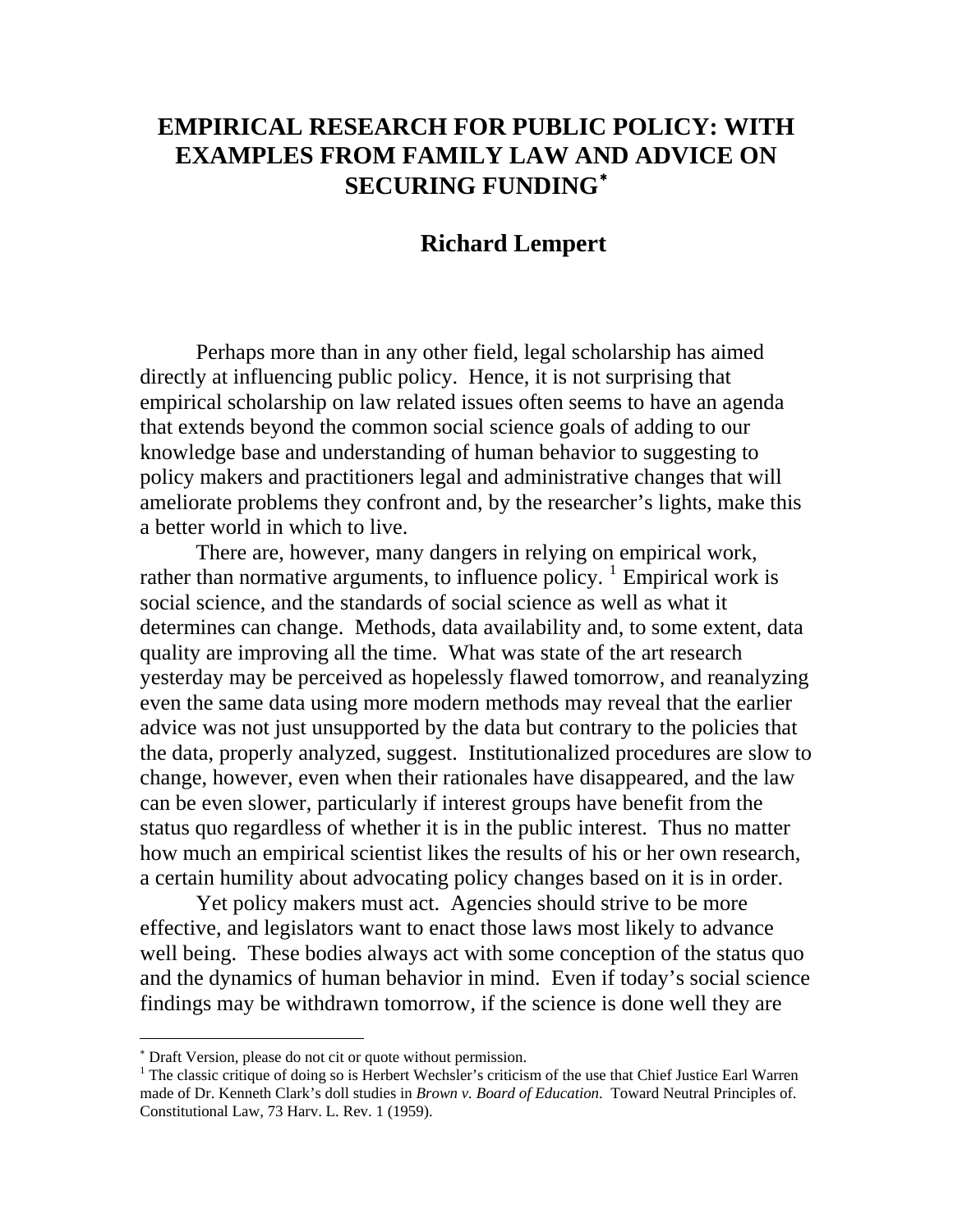the best current estimate of the state of the relevant world and of how people and organizations are likely to respond to certain actions. In particular social science research can discipline the wishful thinking that can lead people to ignore problems they don't want to confront or believe that the policies that most help them will be best for everyone or that policies they disapprove of do no good. It can also reveal complexities that mean no single solution will work everywhere or that solving one problem will raise problems in other areas. Thus research on police highway stops can reveal whether unproductive racial profiling is occurring. Research on bilingual versus English only education can tell us which approach is more conducive to English learning and or other subject learning among non-native English speakers as well as whether effects vary by student characteristics. Research on bankruptcies can tell us something about the role credit card debt, job loss and health problems in pushing people over the edge.

 Sound research on matters like these can help policy makers and administrators devise more effective laws and procedures. But empirical studies are almost never a magic bullet. In a society where fifty years of research was necessary to convince almost everyone who matters that smoking is a cause of lung cancer and heart disease and where some are still not convinced of the soundness of climate change science or the likelihood of evolution, one cannot expect that a few empirical studies will resolve issues that have divided the public. Nor should they, for in many areas empirical studies will produce conflicting results with conflicting implications for policy. Work on capital punishment is a prominent current example.

There is also the issue of mechanism and its close relative, theory. Sometimes it is sufficient to know that something works, and we need not worry (too much) why. Aspirin cured headaches long before people knew why it helped, and those with aching heads would have been silly had they refused aspirin until they knew the mechanism that led to their relief. But in the case of policy relevant empirical research, knowing mechanism is generally quite important. This is in part because people and places differ. What works with one group or in one place may not work with another group or in another place. Also knowing mechanism allows for better targeted and more efficient interventions. Thus if a preschool program increased reading readiness because of the phonics approach it employed, it would suggest different kinds of preschool interventions than if the key were that each child received one on one attention from a student volunteer. Theory which posits the mechanism(s) by which effects occur has the added virtue of allowing strong tests of what we think data reveal. Thus if we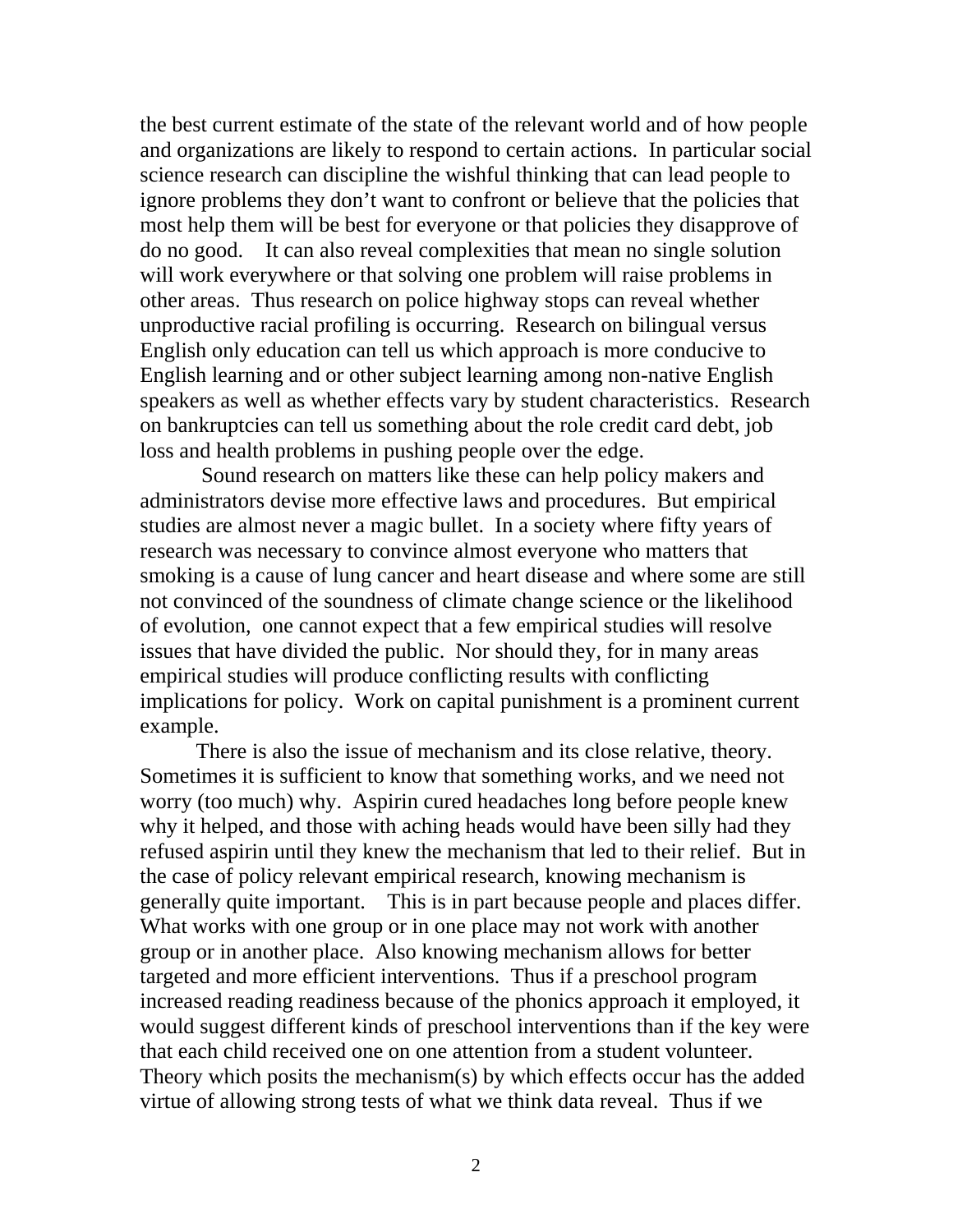theorize that phonics is the mechanism by which a pre-school reading program works to improve performance, we can experimentally try phonics and alternative approaches to reading while hold one on one time with volunteers constant. If the phonics group does better we have greater reason to believe that it is the (or a) key to the program's success. Since the world is complex and outcome soften have multiple causes, considerable research may be necessary to develop a theory complete enough to provide a reliable guide to policy.

A story is told of an old country rabbi who was asked by a disciple what he thought was the best cut of meat. The rabbi told the student it was tongue. The disciple then asked the rabbi what in his opinion was the worst cut of meat. The rabbi again said, "tongue." "How can tongue be the worst cut of meat when it is the best cut of meat?" said the student confused as well as a little indignant thinking he was being trifled with. "There is," said the rabbi, 'nothing so good as a good tongue and nothing so bad as a bad one." So it is with empirical work and public policy. Nothing is so helpful as good empirical research and nothing can be so bad as poor research that becomes influential. But what makes empirical work good or bad? It is to this issue, I shall now turn – drawing my examples from three studies designed to inform policy in the area of family law.

These studies are, first, the work of David Chambers on the enforcement of child support obligations, as presented in his book *Making*  Fathers Pay,<sup>[2](#page-3-0)</sup> second the study of mandatory arrest for misdemeanor spouse abuse as described by Larry Sherman and Richard Berk in an article in the American Sociological Review,<sup>[3](#page-3-1)</sup> and third the study of the implication of California's no fault divorce law on the well being of male and female divorced spouses as presented by Lenore Weitzman in *The Divorce Revolution[4](#page-3-2)* .

## **Chambers: Making Fathers Pay**

Let me begin with Professor Chamber's work which, since David Chambers is a long time colleague and friend, I know best. It, moreover, should be a heartening tale for law professors who aspire to do empirical work but wonder whether they have the background for it. When Chambers

<span id="page-3-0"></span><sup>2</sup> David L. Chambers, Making Fathers Pay: The Enforcement of Child Support*,* University of Chicago Press, 1979.

<span id="page-3-1"></span><sup>&</sup>lt;sup>3</sup> Sherman, Lawrence W. and Richard A. Berk, "The Specific Deterrent Effects of Arrest for Domestic Assault." 49 Am. Soc, Rev. 261 (1964).

<span id="page-3-2"></span><sup>&</sup>lt;sup>4</sup> Lenore J. Weitzman, The Divorce Revolution: The Unexpected Social and Economic Consequences for Women and Children in America, The Free Press(1985)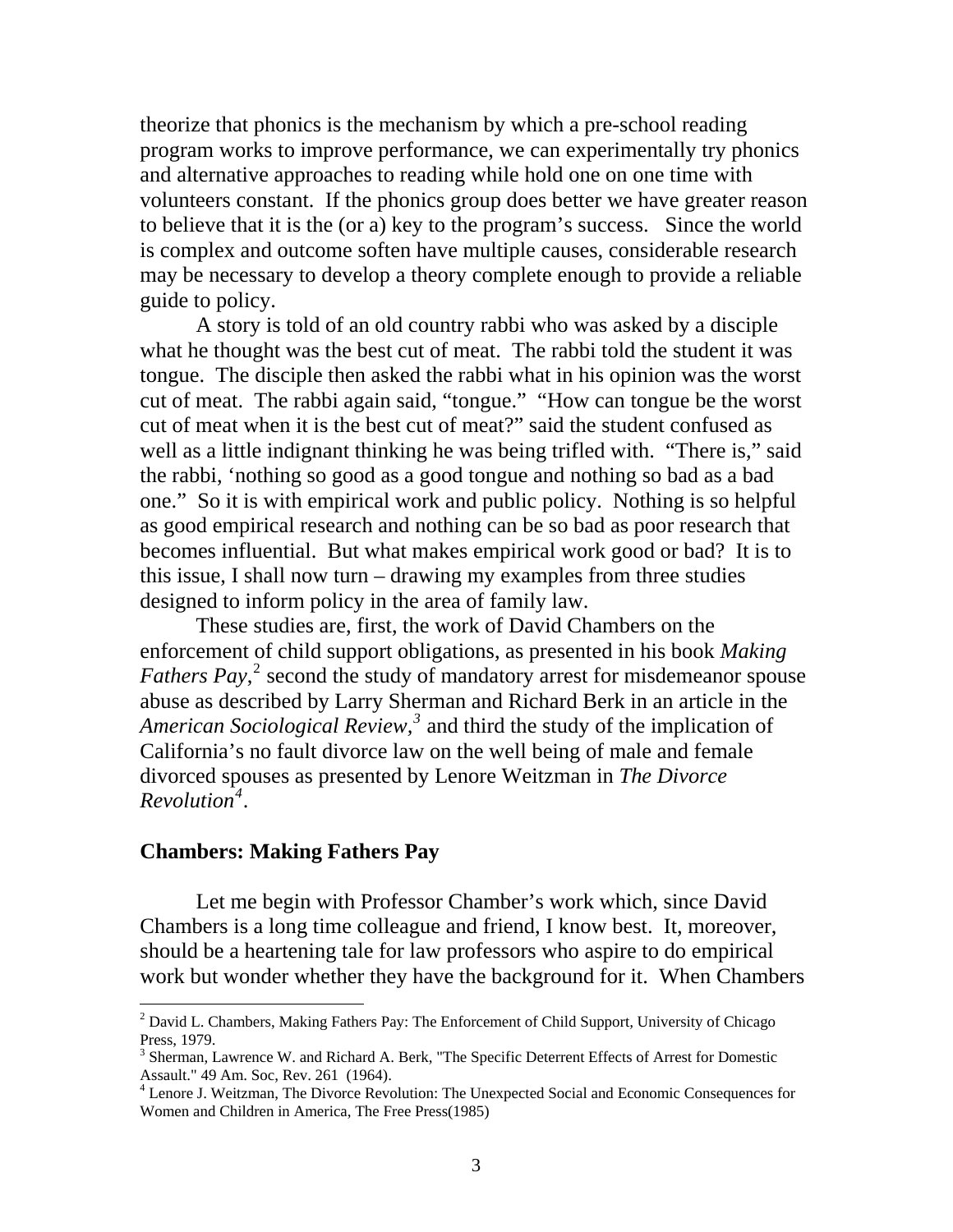began this work, he was a lawyer pure and simple with no special training in empirical investigation. The study's earliest roots were not in Chambers' family law teaching but in his role as an advisor to a law-student group that offered advice on civil matters to inmates at the Detroit House of Corrections. In his role as advisor, Chambers accompanied his students on a tour of the jail. There he saw a number of jail trustees lounging around who did not resemble the typical prisoner stereotype. When he asked what these men were in for he was told by the jailer that these were his "runaway pappies." It turned out that these men were in jail for non-payment of child support.

This was surprising, to say the least, for at the time Chambers asked his question, in the 1970s, the child support system was notorious for its laxity and its failure to collect the money due divorced wives who had become custodial parents. Overall child support collections were estimated to be in the low teens as a percent of what was owed, and the system's reluctance to pursue and punish men who ignored child support enforcement orders was becoming a cause *celebre* of the then developing women's movement. Yet here was a state, or at least a county in a state, that was actually jailing men for failing to meet their support obligations. Chambers decided to take a close empirical look at what was happening.

Recalling early conversations, I think it fair to say that when Chambers began his empirical effort he did not think that jailing men to collect child support did much good, nor did he want it to because he did not like to see mainly poor men who were guilty of only a civil offense serving time in jail. But his early efforts to gather data immediately called this perspective into question. The data available indicated that as compared to other states Michigan was remarkably effective in collecting child support; indeed a highly disproportionate share of the nation's total child support receipts were collected in Michigan, and men would flee Michigan to avoid the state's child support enforcement practices.

This early field work revealed not only that Michigan did well in collecting child support, but also that a particular institution, the Friend of the Court, played an important role in what was happening, for in Michigan, unlike most states, payments did not go from divorced father (or noncustodial parent) to divorced mother (or custodial parent). Rather payments went from the divorced father to the Friend of the Court's office and then to the divorced mother. Thus a state office had immediate knowledge of which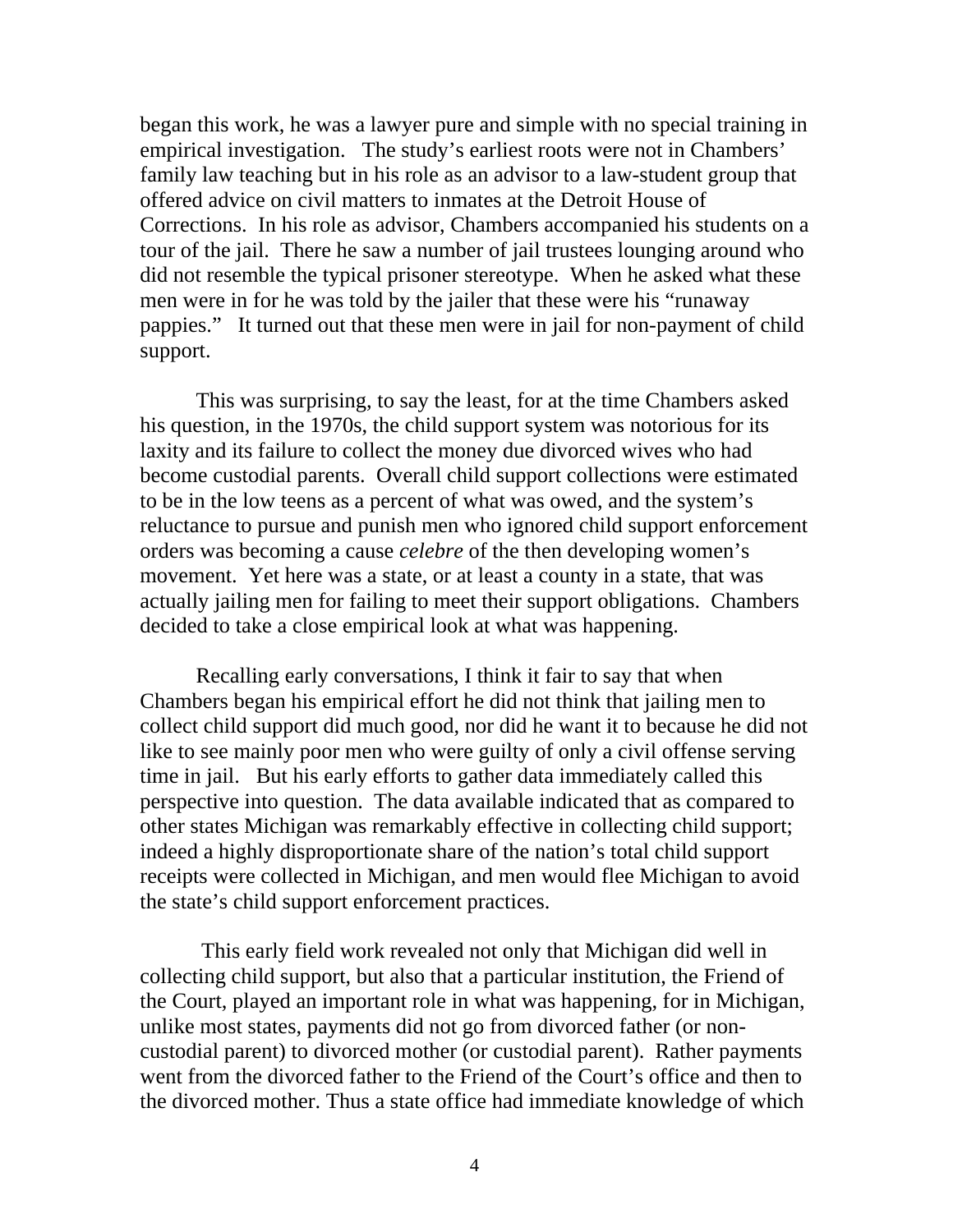men were behind on their support payments. Friend of the Court offices for some Michigan counties proactively pursed men who fell behind, while others, although they knew who was behind, waited until a mother complained before taking action. Also when they did take action some Friend of the Court offices were aggressive in seeking jail time for delinquent fathers while others worked more with fathers, and, if they used jail at all, used it sparingly.

To shorten what could be a very long story, let me cut to the chase. What Chambers found was that the two variables that distinguished the different county Friend of the Court offices, proactivity and the use of jail, played a crucial role in the ability of counties to collect child support debts. Controlling for other relevant variables, like the father's job situation, counties that pursued delinquent fathers without waiting for an ex-spouse to complain and that moved quickly to jail fathers who persisted in their delinquency were substantially more successful in collecting amounts due than those counties that were proactive but reluctant to jail, reactive though quick to jail once a mother complained, or neither proactive nor willing to quickly jail. Chambers examined the data form both a cross-sectional and time series perspective and he also interviewed some fathers and other key actors, both giving him a richer understanding of problems and processes and allowing him to write a more interesting book.

Chambers also found that many of the jailed fathers had lost jobs, suffered illnesses or for other reasons seemed unable to pay. But even these fathers sometimes paid their child-support debts, apparently because new partners, parents or others were willing to advance money for their release. Chambers concluded his study with a series of policy recommendations designed to reduce, through automatic payroll deductions like those for FICA and income taxes, both child support delinquency and the jailing of fathers. The study provided influential in the then developing debate about how to increase child support collections. Not only did Chambers present his findings to the Congress, but in true testimony to the contributions a lawyer can make through empirical research, he also appeared on the *Today Show* and was featured in *People Magazine*.

Chambers' work is to my mind an exemplar of empirical work by a law professor. He saw an intriguing issue; rather than speculate or argue on principle for his preferences he sought to learn what was actually happening in an area where values conflicted; he designed what was initially a rather simple study; he saw that the complexities of the empirical situation required him to dig more deeply than he originally contemplated; he applied for and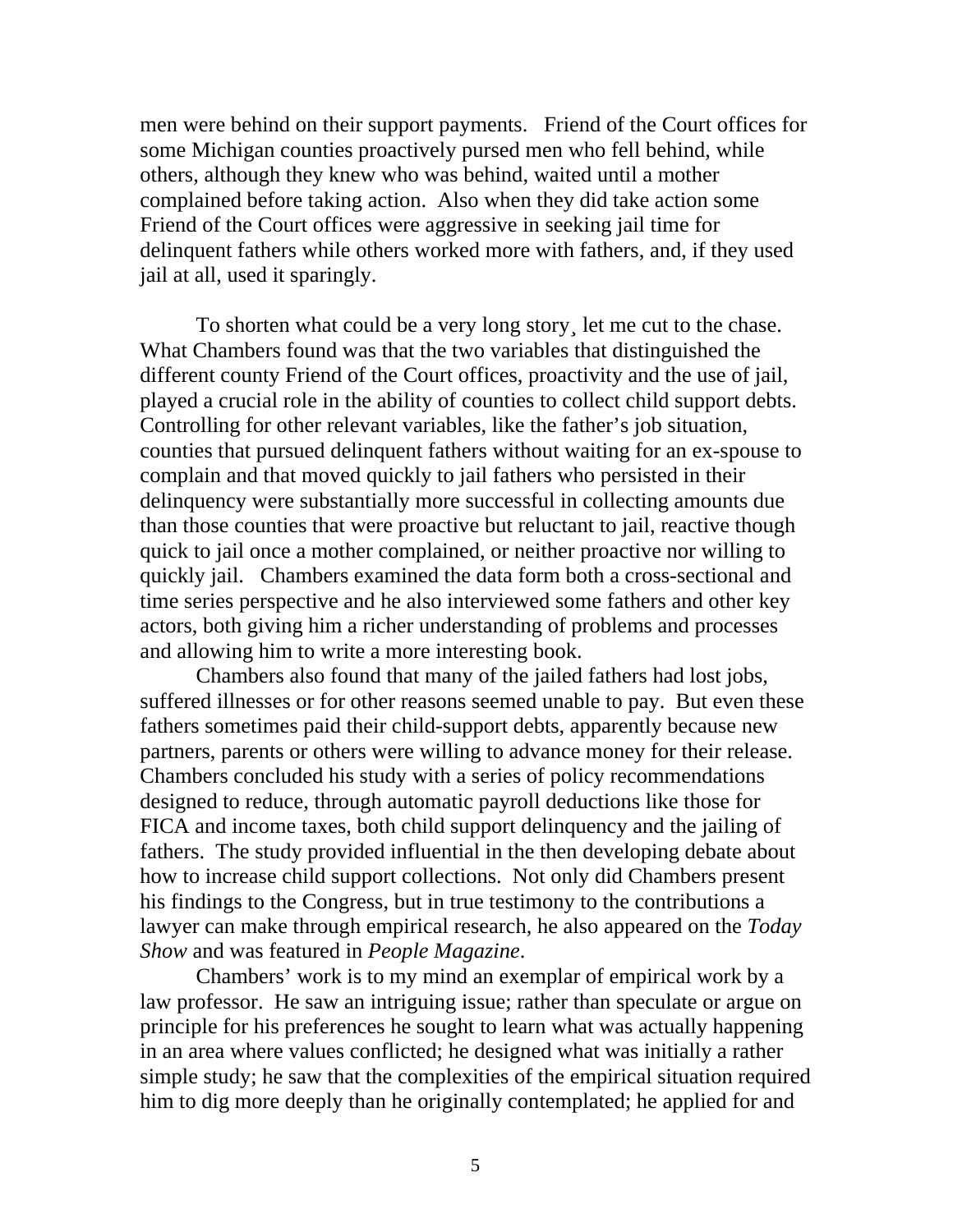received a substantial grant in a highly competitive process; he brought into the study a more experienced empirical researcher (Terry Adams) to aid with data collection, organization and analysis; he produced a first rate empirical study including results that ran counter to his original hypotheses and value preferences, and explained clearly and argued responsibly for the policy implications that might be drawn from his work.

We also see in this study the importance of understanding mechanism. For example, a study that contrasted Michigan's delinquent father jail rates and child support collection rates with similar rates in the other fifty states would almost certainly have found large differences on both dimensions and, accepting a deterrence theory perspective might easily and convincingly attributed Michigan's child support collection rate to its jailing policies. Yet high jailing without proactivity did little good, and imposed on both men and the state the cost of placing men in jail.

Note also in this example, the importance of the unit of analysis and the potential of getting misleading results when the wrong unit is used. It is only by looking at county level data that one can find differences in proactivity. Since a unit is either proactive or not and counties differed across Michigan with statewide data only this variable would go undefined. Thus the only relevant statewide calculation that would be possible would be the overall state jailing rate since unlike proactivity, county jailing rates could be aggregated to the state level.

Finally, consider the solution Chambers recommended. It is not a solution drawn directly from the data though one might think of it as inspired by it. In advocating not proactivity coupled with jailing but rather automatic payroll deductions, Chambers identified a way of collecting child support that had the virtues of proactivty without the cost of jailing and, which moreover, did not force the obligations of fathers who had no way of meeting them on their family members.

## **Sherman and Berk: Effects of Arrest on Misdemeanor Spouse Abuse**

The study by Larry Sherman and Dick Berk of misdemeanor spouse abuse was, at the time it was done, an exemplary evaluation of law enforcement strategies. It is hard to imagine this study being done by an inexperienced empirical researcher. It required substantial funding, the ability to persuade a police department to cooperate with research in a then almost unheard of way, and sophisticated statistical analyses of the data collected. What Sherman did (Berk, I believe, was brought in later) was to persuade the Minneapolis Police Department to institute a field experiment when called to the scene of alleged spouse (and domestic partner) abuse.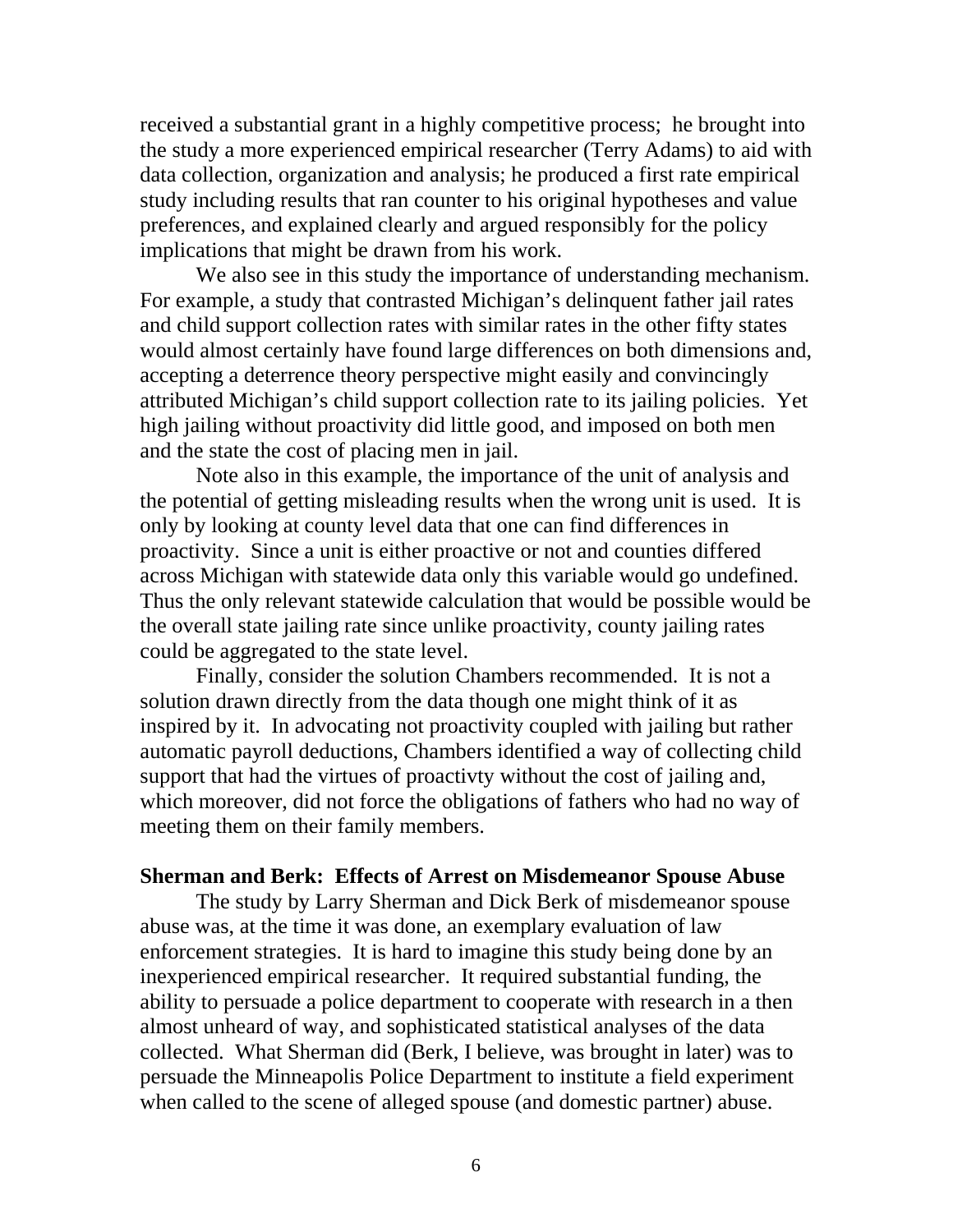Rather than act on their discretion, as police throughout the nation did, the police were instructed, if the alleged abuse would not support a felony arrest, to open a sealed envelope and, following the instructions inside, to either (1) arrest the man accused of abuse, (2) remove the man from the home but not arrest him or (3) counsel the couple and when things had calmed down to leave. The experiment was implemented more or less as designed (the need for sophisticated statistical analysis resulted from the "less' part) and yielded seemingly striking results.

The incident that had led to the police being summoned ended with their arrival, no matter what the police did, but whether measured by later arrests or a woman's response when interviewed by phone six months later, men who had been arrested appeared less likely to engage in repeat abuse than men subject to either of the other two treatments. In part because Sherman made an extraordinary effort to publicize the study's results (e.g., he arranged to have a T.V. crew ride with the police on one call so that there would be video footage to accompany the announcement of the study's results when the time came)<sup>[5](#page-7-0)</sup> and in part because the lesson that arrests works appealed to both conservative law and order types and liberal a supporters of the women's movement, the results of this study reverberated around the country. Numbers of police departments moved to mandatory arrest or other harsher policies for dealing with spouse abuse.

There were, however, problems with the study evident, even in the initial *ASR* article that should have cautioned those who advocated arrest as the presumptive response to misdemeanor spouse abuse.  $6$  First, the study had been done in Minneapolis, hardly a typical American city. In particular Minneapolis has, apart from Native Americans, a very small minority population for a city its size. Also Minneapolis soon released the men it arrested, while other jurisdictions might treat arrestees differently. Thus no matter how well done the study, there was reason to fear its results would not generalize to other settings. As importantly, the study said little about the mechanism through which its results occurred. Rather it assumed that its findings reflected a deterrent effect. However, looking at the data, it appeared that the results were largely driven by men who did not return to

<span id="page-7-0"></span><sup>&</sup>lt;sup>5</sup> Sherman, Lawrence W. and Ellen C. Cohn, "The Impact of Research on Legal Policy: The Minneapolis Domestic Violence Experiment." 23 Law & Soc. Rev.117 (1989)

<span id="page-7-1"></span><sup>6</sup> This statement is not made in hindsight. I was editor of the *Law & Society Review* when the study appeared and wrote an editorial both praising the quality of the research and cautioning against relying too heavily on its results. Richard Lempert, *From the Editor* , 18 Law & Soc. Rev. 505 (1984)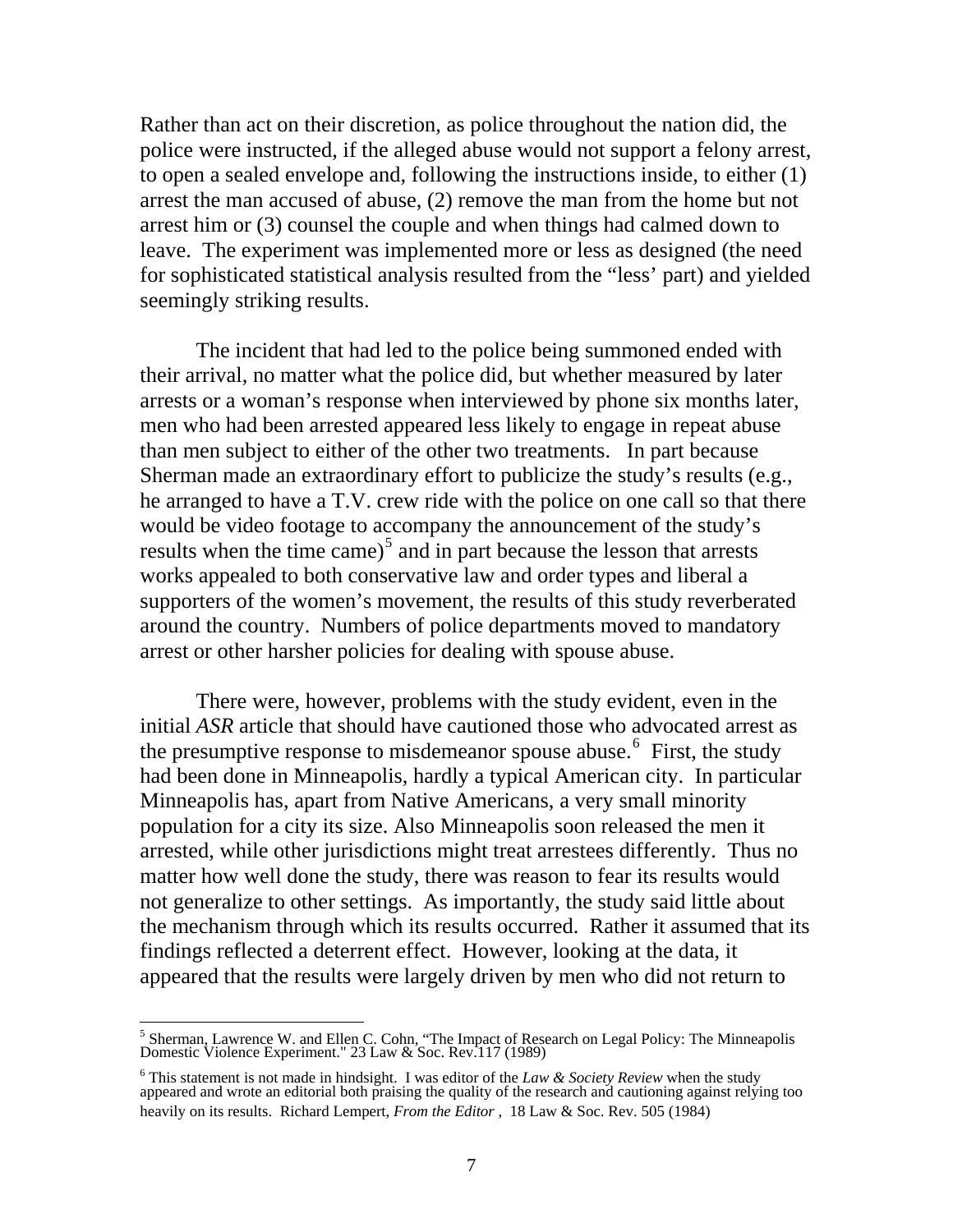their domestic partner relationships after being arrested. Perhaps this is a good thing, but perhaps not, and perhaps the choice of whether to take steps that will break up a relationship should be the woman's choice rather than one made through police policy.

The National Institute of Justice which had sponsored the Minneapolis study was a bit taken aback by the speed with which its findings were disseminated and influenced policy. Although proud of this research and pleased with its outcome, NIJ made the wise decision to fund five replications to see if the study's results were robust to variations in treatment and would generalize to other places. Perhaps the best of the replications was done by Sherman and his colleagues in Milwaukee.<sup>[7](#page-8-0)</sup> Here the results were different from what they had been in Minneapolis. While women of higher socio-economic status, who presumably had partners of higher socioeconomic status, did seem to gain protection when their abusers were arrested, women of lower socio-economic status experienced more violence when their abusers had received the arrest treatment. A mechanism suggests itself. Men who had a lot to lose through arrest were deterred from future violence for fear of the sanction. Men who had little to lose or had experience with being arrested were simply angered, and they took their anger out on their partners after release from jail. To put this another way, white, well educated women with employed partners seemed to gain protection from a mandatory arrest policy but this was at the expense of less well educated and black women and women with low status jobs if they worked at all and poorly employed or unemployed partners. Several of the other replications yielded results consistent with Sherman's Milwaukee findings. The policy implications of this body of research are thus quite ambiguous.  $8 \text{ Yet}$  $8 \text{ Yet}$  the results of the NIJ replications never [a](#page-8-2)chieved the popular dissemination of the original Minneapolis study.<sup>[9](#page-8-2)</sup>

Empirical work on this topic has continued. Consider a recent paper by Radya Iyengar.[10](#page-8-3) Iyengar uses a different strategy. She uses a quasi-

<span id="page-8-0"></span><sup>&</sup>lt;sup>7</sup> See, e.g. Lawrence W. Sherman, Janell D. Schmidt, Dennis P. Rogan, Douglas A. Smith, Patrick R.<br>Gartin, Ellen G. Cohn, J. Collins, Anthony R. Bacich, The Variable Effects of Arrest on Criminal Careers: The Milwaukee Domestic Violence Experiment, 83 *J.* Crim. Law and Crim*.* 137 (1992)

<span id="page-8-1"></span><sup>8</sup> Berk, Richard A., Alec Campbell, Ruth Klap, and Bruce Western, "The Deterrent Effect of Arrest: A Bayesian Analysis of Four Field Experiments**."** 57 Am. Soc. Rev. 698 (1992).

<span id="page-8-2"></span><sup>9</sup> Arnold Binder, James W. Meeker, Implications of the Failure to Replicate the Minneapolis Experimental Findings 58 Am. Soc. Rev. 886 (1993)

<span id="page-8-3"></span><sup>&</sup>lt;sup>10</sup> Radha Iyengar, "Does the Certainty of Arrest Reduce Domestic Violence? Evidence From Mandatory and Recommended Arrest Laws" Working Paper 13186, National Bureau of Economic Research (June 2007).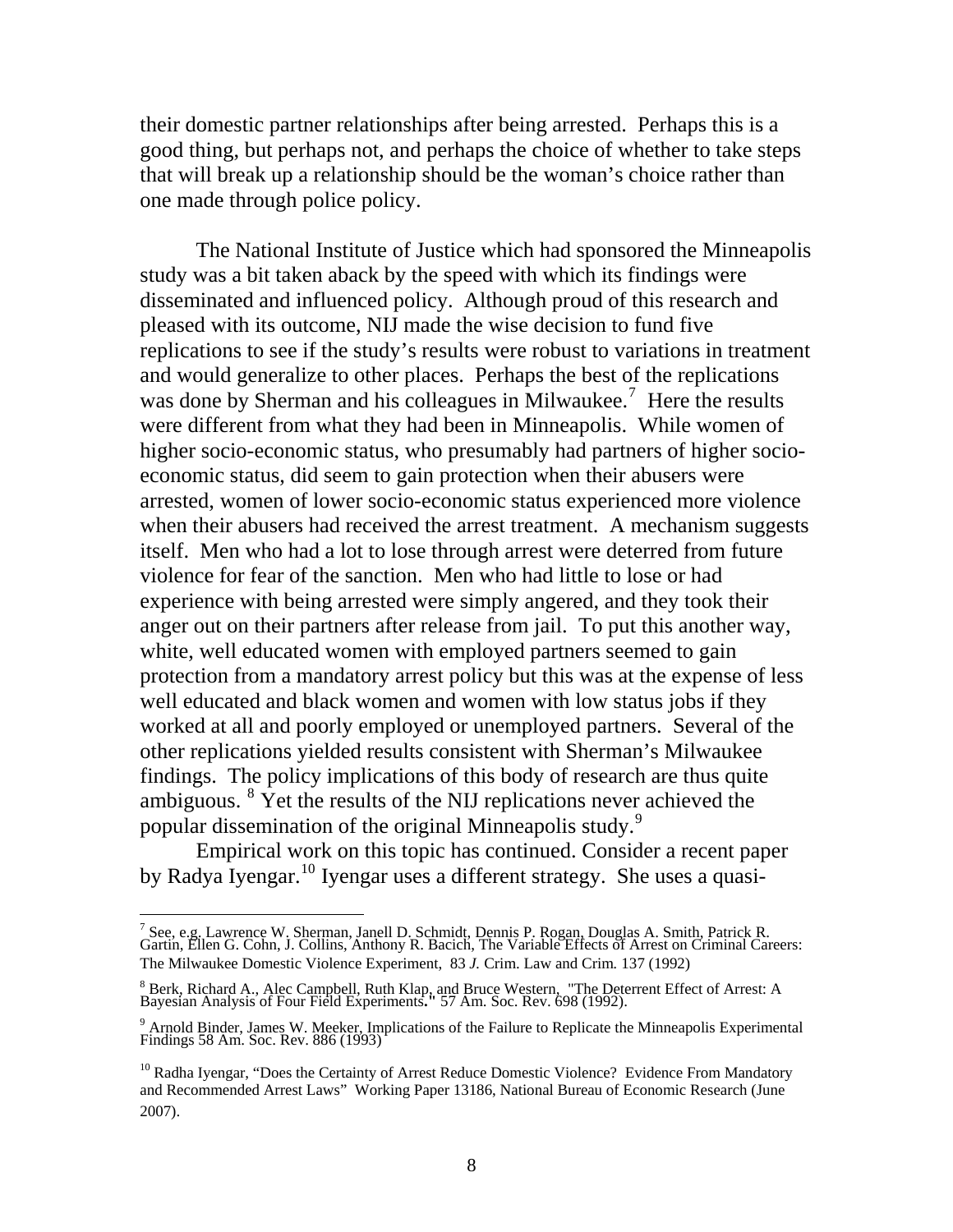experimental rather than an experimental approach and looks at domestic partner violence in states with mandatory arrest laws for spouse abuse and states with recommended but not mandatory arrest laws before and after these laws were passed. She finds an apparent increase in intimate partner homicides in mandatory arrest states after they enact mandatory arrest laws but no such increase in recommended arrest states. Her explanation for this is that mandatory arrest laws deter calls to the police who might stop an altercation before it becomes fatal. To test this theory she looks at family homicides that do not involve intimate partners since mandatory arrest laws for family abuse cover such abuse as well but the abused person, often, she speculates, a child will have their cases reported by outside authorities like doctors or teachers. Since homicides in these cases do not increase after the passage of mandatory arrest laws she sees her thesis that spouses are deterred from calling the police by mandatory arrest laws as supported.

This body of research carries numbers of lessons for those interested in using empirical studies to inform social policies. Perhaps the most important is the way political forces can build upon and implement results they find congenial even when much more work is needed to understand a problem. The original Sherman and Berk article carries cautions about generalizing from its findings to policy, but boiler plate cautions in technical articles are unlikely to carry much weight with policy makers, and in this case Sherman's efforts to publicize the research results in the popular press<sup>[11](#page-9-0)</sup> more than counteracted any dampening of enthusiasm that might stem from a reference to the need for more research and abstention from hasty action.

Second, even well-designed research has its limits. Well done field experiments are about as good as one gets in policy-related research. But good may be far from perfect, depending on how the research results are applied. One limitation of the Sherman and Berk study is its apparent context dependence. Seemingly similar treatments can have quite different effects in different locations or at different points in time if their implications can depend on population, organization and other local characteristics.<sup>[12](#page-9-1)</sup>

 Another limitation of the research from a policy perspective is that despite appearances Sherman and Berk were not testing the deterrent effect of mandatory arrest policies, although the research was interpreted as if they

<span id="page-9-0"></span><sup>&</sup>lt;sup>11</sup> Lawrence Sherman [LSR article]

<span id="page-9-1"></span> $12$  Totally apart from population differences, cities like Milwaukee and Minneapolis differ on how people are treated after arrest. These may be constant within a jurisdiction, but they vary across jurisdictions and although they are not varied in the experiment they should be considered a part of the experimental treatment.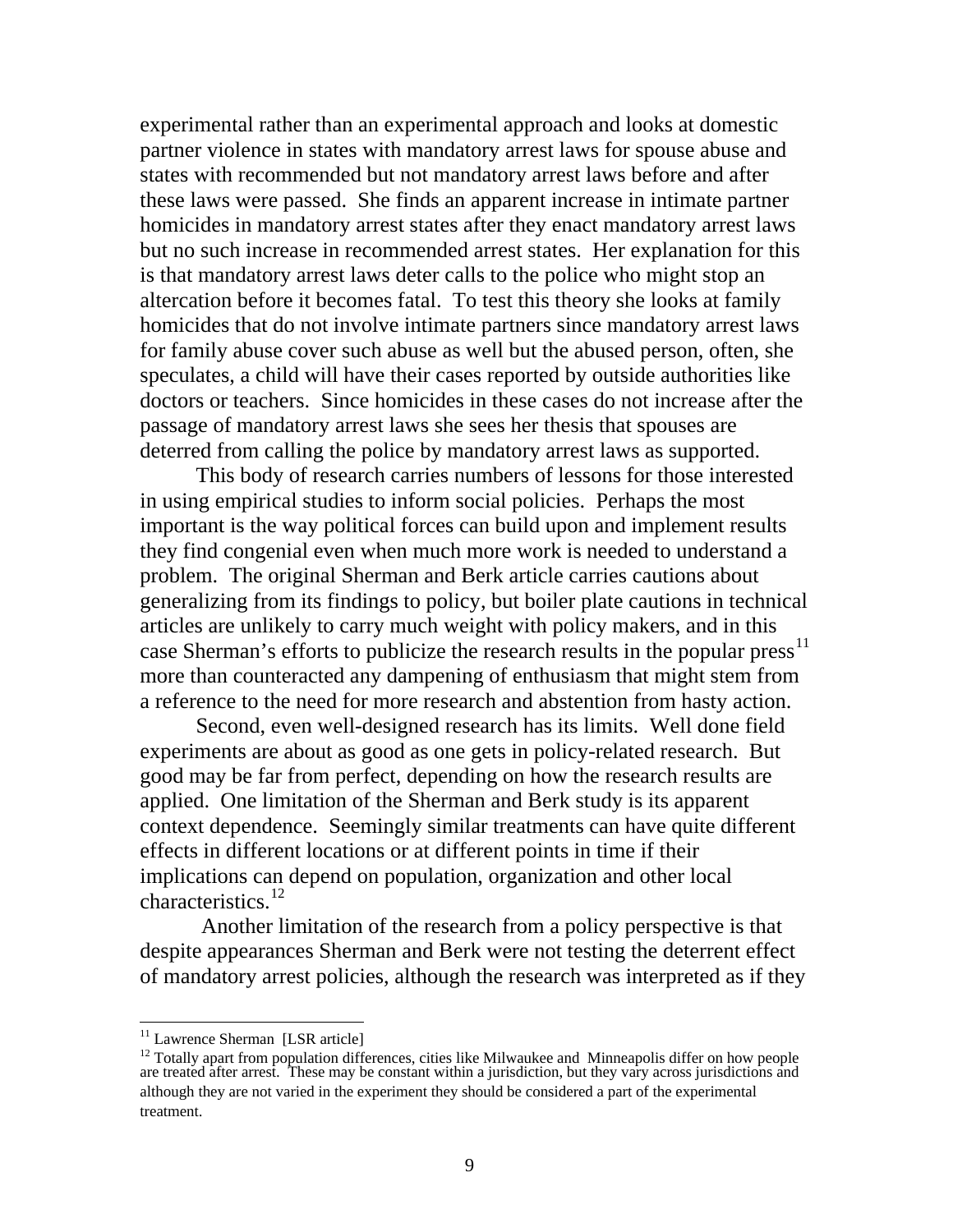were. Rather they were testing the experience of three different treatments: arrest, forced separation and cautioning, on men whose abuse they had broken up. No man who was arrested and no spouse of an arrestee had reason to expect an arrest was certain the next time the police were called because of alleged abuse. But when a mandatory arrest law is place, men and women are likely to know it. It is in part this insight that drive's Iyengar's research.

A third point is that wise policy depends on understanding mechanism. In the original Sherman and Berk research it was suggested that the mechanism by which mandatory arrest worked to reduce repeat violence was the deterrence of abuse attributable to the experience of arrest. But there were ambiguities from the start. To begin with there were two measures by which future abuse was measured: records of later calls to the police and reports that the women gave when later interviews. Results across treatments differed by measure. This should have raised if not a red, a yellow caution flag. Perhaps more importantly data that received little attention indicated that arrested men were substantially less likely to return to their intimate partnerships than those who experienced the other treatments. Men may thus have been deterred from maintaining relationships rather than from further abuse. Is the decision to break up relationships where there is some abuse one that the state should make for women, or should women make this decision for themselves, at least when the abuse does not rise to the level of a felony?

Iyengar's study is also ambiguous with respect to mechanism. It could be that, as she suggests, women in mandatory arrest jurisdictions are more reluctant to call the police and so do not use a police summons to extricate themselves from situations likely to become fatally violent.<sup>[13](#page-10-0)</sup> It may also be the case that men knowing they will be arrested if the police are called are more violent, to the point occasionally of homicide, in attempts to prevent their partners from calling the police. Or the mechanism may be

<span id="page-10-0"></span><sup>&</sup>lt;sup>13</sup> Iyengar ignores the fact that the police are often called to the scene of domestic violence by a neighbor disturbed by what is going on or by a child rather than by a spouse. The implications of such calls for her theory and its test are unclear. They could dampen the apparent effects of mandatory arrest laws if her theory is correct, making her results yet more impressive or they could suggest there is a need to look elsewhere for causality and, in particular, that her control for other family (expect to be child) abuse arrests is not as strong as it might appear because the difference in the proportion of calls initiated by the abused person is less than it might seem. What we need is some information about the proportion of spouse abuse calls that come from third persons. The child abuse control is also weak, I might add, because mandatory arrest laws assume the abuser is known. When police arrive while the abuse is ongoing, it is clear abuse has occurred and the identity of the abuser is relatively easy to establish, even if both parties are treated as abusers. With child abuse the abuse is not ongoing and the abuser's identity may not be clear. Moreover, the abuser may be the mother rather than the father, and men may respond differently to arrests for abuse than women.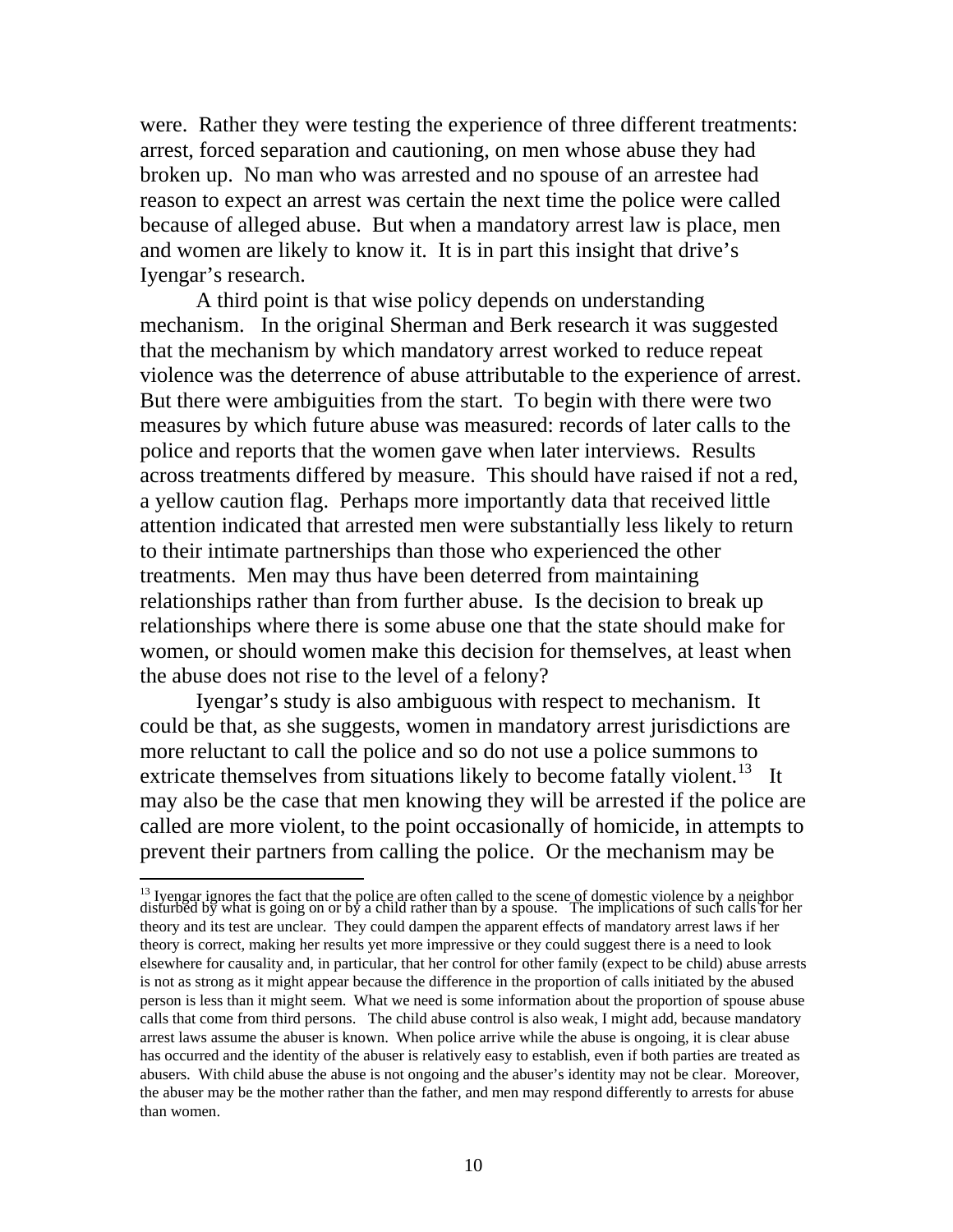entirely different. Perhaps women in recommended arrest states or in states with no laws feel more empowered vis-à-vis their men because whether a man gets arrested may depend largely on their preferences. Alternatively the mechanism may have nothing directly to do with the laws impact during an argument. Unless first offense calls to the police are substantially deterred in mandatory arrest states, presumably more men in these states will have been arrested for spouse abuse than men in other states. These arrests may have caused them to be embarrassed in front of colleagues, to have to spend money on bail and lawyers fees or even to lose their jobs. Perhaps it is the strains that these kinds of experiences place on a marriage or the drinking they can lead to that increases homicide rates even if the initial experience of arrest has a deterrent effect.

 One difference between Minneapolis and Milwaukee was that in Minneapolis men were soon released after arrest and often suffered few further consequences, but in Milwaukee they were likely to be in jail longer and the collateral effects of the arrest may have been worse. Since states likely to enact mandatory arrest laws may be likely to treat men accused of abuse more harshly in other respects, it could be treatment other than arrest that is at the root of apparent homicide wise. If Iyengar had information on state bail and charging policies she might be able to do more to pinpoint the reasons for the results she reports. In this respect Iyengar's study illustrates a further need for caution. Regression models like those she uses can only control for variables they can measure. If influential variables are not included in the model an explanation may be entirely different from what might appear. A major advantage of the randomized field experiment is that it can control for variables that are not be measured.

Both Sherman and Berk and Iyengar have in their own ways conducted studies that have considerable strengths as social science. The Sherman and Berk study was more than that, for although it was not the first field experiment done to study policing<sup>[14](#page-11-0)</sup> it was path breaking in implementing an experimental design at the individual arrest level. Nevertheless, it is fair to ask what light this research has shed on the question of whether mandatory arrest policies for misdemeanor spouse abuse protect women's interests. I conclude not much. Iyengar may be right in her judgment that on balance mandatory arrest increases rather than decreases intimate partner violence, or as the Milwaukee study suggested mandatory arrest policies may protect some women and harm others, depending on their characteristics and those of their partners. But one can

<span id="page-11-0"></span> $14$  The first was probably the Kansas City intensive patrol experiment. [Cites]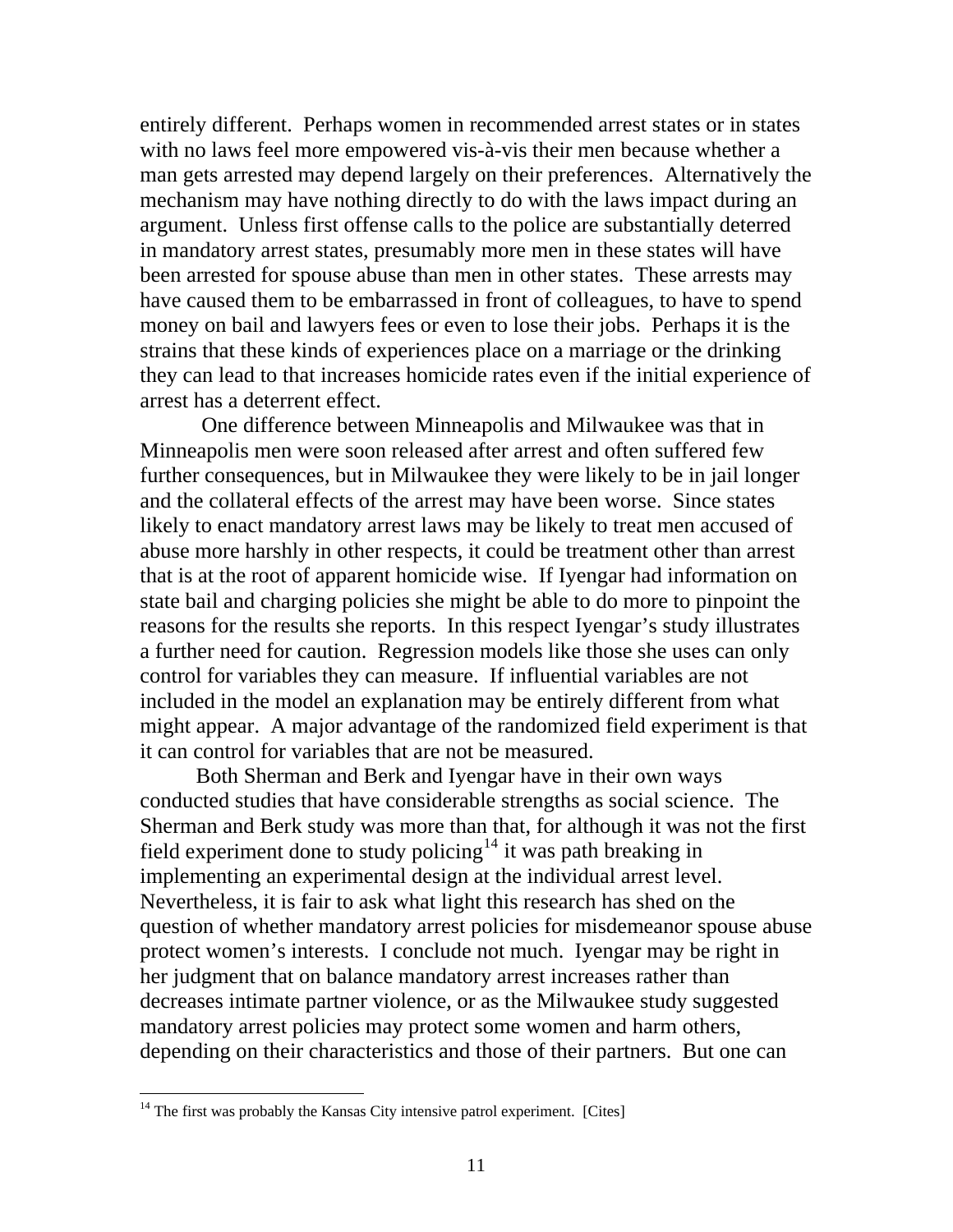hardly have a law that calls for the mandatory arrest of people with some demographic characteristics while only warning or separating those in other groups.

This does not mean that empirical research could not productively inform police responses to domestic violence. Indeed, early research might have done that by first revealing how feeble police responses often were and later calling into question certain counseling approaches. But to yield the kind of transformative policy implications that many drew from the Minneapolis experiment, more than an occasional experiment here or quasiexperiment there is needed. Society must invest in long term programmatic research. Something we appear unwilling to do. Moreover, the research is unlikely to get us far if it only asks whether one treatment works better than another. Averages, even if accurately assessed, can hide lots of variance. Rather the aim must be to generate theory and understand mechanisms. Only with such understanding is even good social science likely to get us anywhere in the policy arena.

## **Weitzman: The Divorce Revolution**

Lenore Weitzman's research purported to show that following the passage of California's no fault divorce law divorcing women's income fell relative to their needs by 73% while men's income relative to needs improved by 42% . Weitzman's numbers are striking, and it is hard not to attribute them to changes wrought by the California no fault law since other research in states without no fault showed smaller drops in women's relative well being post divorce (about 33%) and smaller gains for post divorce men (about 15%-20%). Weitzman's figures were consequently picked up by the news media, cited in legislative hearings and figured importantly in debates about adopting and structuring no fault divorce laws.

If the work was influential, it is hard to fault the public for being influenced since Weitzman's book received the American Sociology Association's annual book prize award. Still there were reasons to be skeptical of this work from the outset. First, the most publicized results were based on a relatively small sample (228 respondents divided equally between men and women) of people living only in Los Angeles, with an oversample of wealthier individuals. Also Weitzman was not known as a quantitative researcher, and she could not or would not furnish the data from her study to those who sought to acquire it. More importantly the results were inconsistent with numbers of other studies of the effects of divorce on the economic well-being of men and women, and a 73% drop in well-being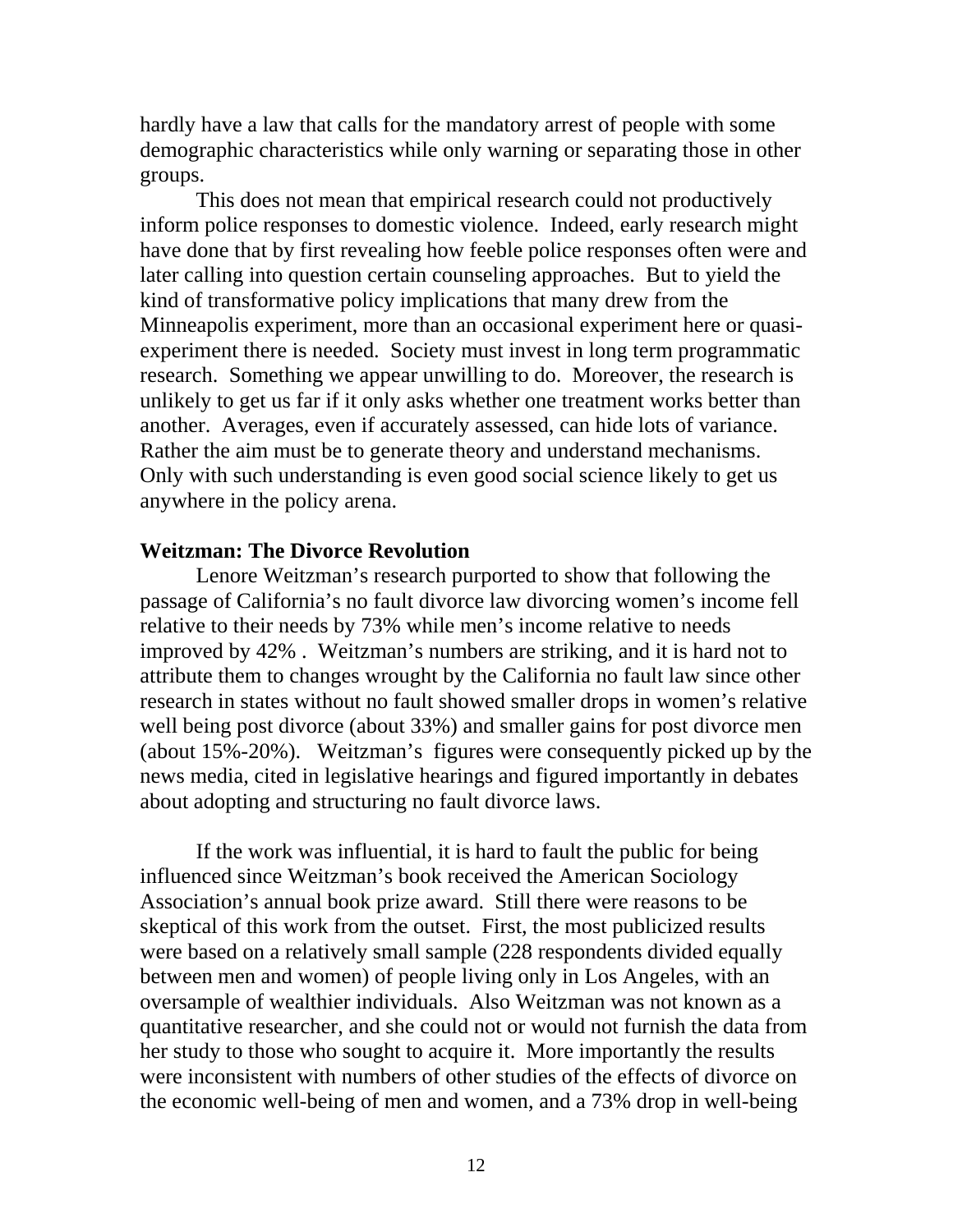is so large as to almost defy credulity, since 100% would be the maximum fall possible. Eventually, Richard Peterson gained access to the raw records from which Weitzman had worked.<sup>[15](#page-13-0)</sup> He corrected numerous coding errors and reanalyzed the data. He found that women's income to needs ratio fell to 27% following divorce, while men's rose by about 10%, results consistent with or even showing somewhat less gender bias than other similar research. Other work fills out the picture. Pamela Smock, for example, finds immediate post divorce disparities in gender well-being are entirely attributable to women with children, reflecting the fact that women are most often custodial parents and the standard need measure accounts for the number of people in a household.<sup>[16](#page-13-1)</sup> Still others, using different measures, have disputed whether men's economic well being indeed increases after divorce.[17](#page-13-2)

 Peterson's figures and most of the best subsequent work do not change the bottom line: there is a serious problem – especially in regard to the post-divorce economic well being of women with children - that needs to be addressed. But the other research does change our understanding of why the problem exists. Moreover, putting studies together it appears that whether one lives in a fault or no fault state has no implications for how well off marital partners will, on average, be post divorce. Professors, students, legislators and others who examined no fault laws through the prism of Weitzman's research appear to have been seriously mislead.

One caution to draw from the Weitzman study is the realization that good empirical research is hard to do, which means one must ask who is doing the research. It is not enough to plug data into a canned statistical package and generate results. To decide on tests and interpret results the logic of hypothesis testing must be understood and there must be good appreciation for what measures mean and data quality issues. A second lesson is that when a quantitative study bears importantly on a policy issue, it is important that the data used be widely available and that different researchers examine the issue. A third concerns the danger of agendadriven research. Research should be aimed at testing theories not at making points. While I don't know if Weitzman set out to show that no fault

<span id="page-13-0"></span><sup>&</sup>lt;sup>15</sup> Richard R. Peterson, A Re-Evaluation of the Economic Consequences of Divorce, 61 Am. Soc. Rev. 528 (1996).

<span id="page-13-1"></span><sup>&</sup>lt;sup>16</sup>Pamela J. Smock, Gender and the Short-Run Economic Consequences of Marital Disruption, 73 Soc. Forces 243 (1994).

<span id="page-13-2"></span><sup>17</sup> Arlee Stroup and Gene E. Pollock, Economic Consequences of Marital Dissolution." 22 J. Divorce and Remarriage 37 (1994)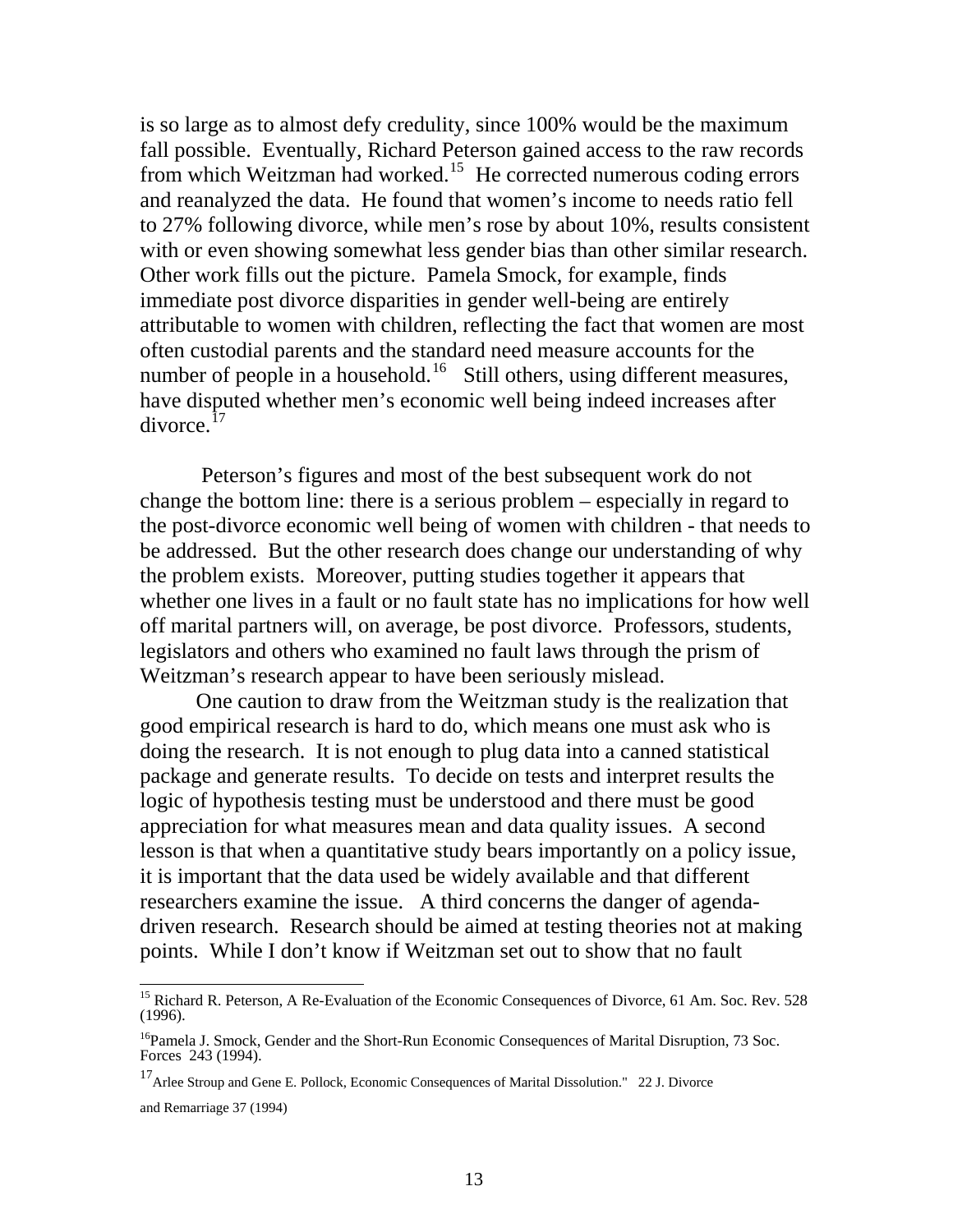divorce laws harm women, some have thought this was her aim and even if it wasn't her ready willingness to embrace the result might have blinded her to problems with her data and what it suggested. There is a difference between wielding data like a lawyer, which means providing only that information and those interpretations that advance a client's interest and using it like a social scientist which means using it to advance knowledge by putting favored theories to the hardest possible test and revealing and even calling attention to results that contradict what one would like to claim. Only when empirical research has the latter characteristics should it enter policy debates. But too often it is agenda driven research that seems to speak loudest to policy makers.

 In addition to my specific comments on the studies I have reviewed in detail, there are a number of lessons the policy maker or law professor reading empirical work might learn from this brief review. Here are five: (1) Don't rest policy change or analysis on a single study no matter how good it is; (2) Look beyond the researcher's bottom line to other relationships revealed in the data; (3) If results seem too good to be true this may be because they are not true, and (4) Always ask about mechanism; understanding why a situation exists is as important to policy analysis as knowing whether it exists, and (5) no matter how unversed one is in statistics, common sense and close reading can take one a long way.

## **Smock and Manning: Living Together Unmarried**

In addition to using empirical research to inform policy, lawyers can look to empirical work to anticipate legal issues that are here but as yet unacknowledged by the law or are likely to arise in the near future. To continue with family law examples, consider a synthetic article by Pamela Smock and Wendy Manning on cohabitation and its implication for family policy.*[18](#page-14-0)* Smock and Manning are family demographers who have published on a range of subjects. Their article documents the rising age of marriage in the United States over the past 50 years (from a median age of about 20 for women in 1950 and 23 for men to a median of 25 for women and almost 27 for men in 2000) and an equally striking rise in the number of cohabiting households (from less than 500,000 in 1960 to more than 4.5

<span id="page-14-0"></span><sup>&</sup>lt;sup>18</sup> Pamela Smock and Wendy Manning, Living Together Unmarried in the United States: Demographic Perspectives and Implications for Family Policy, 26 Law & Policy 87 (2004)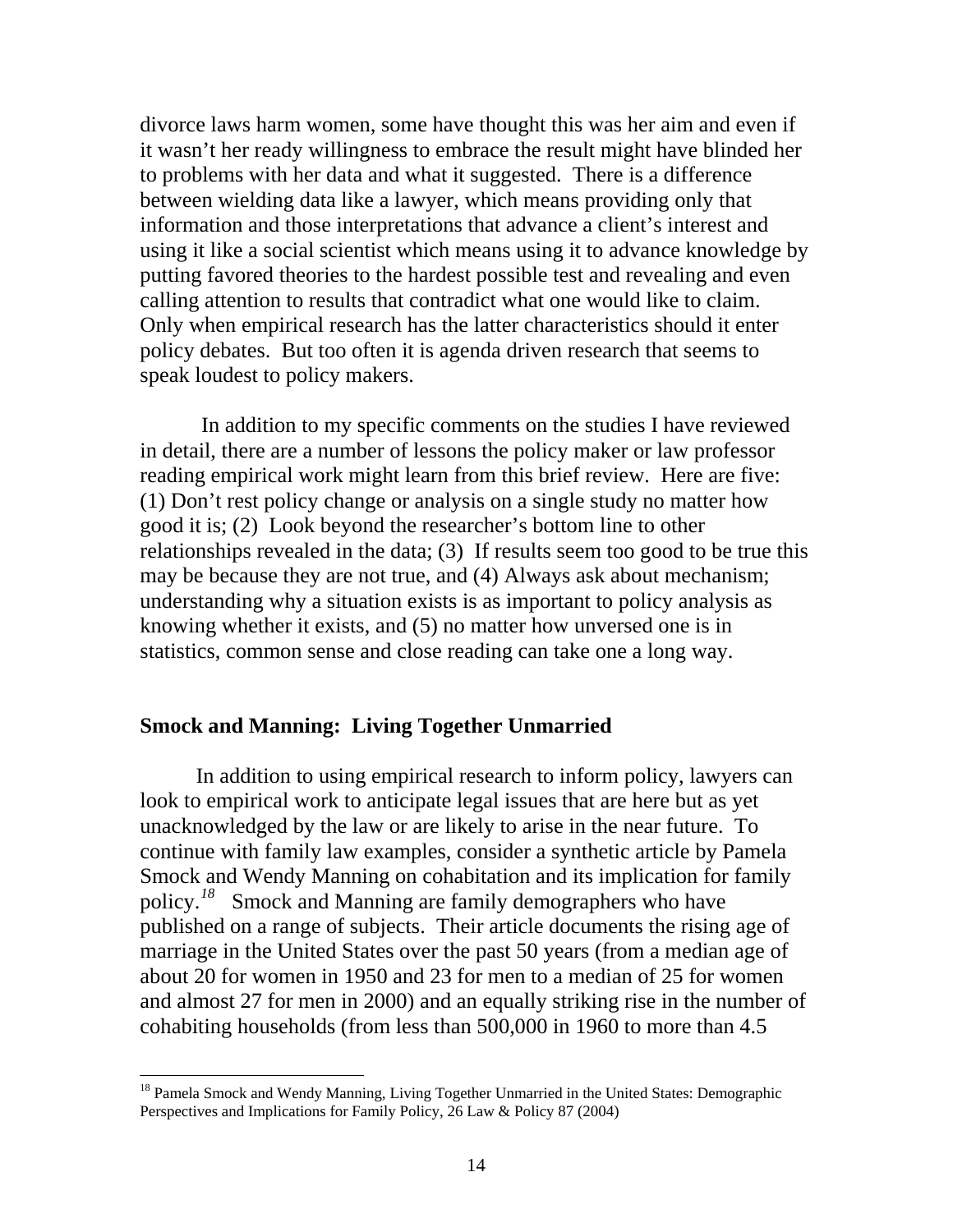million in 2000, with 48% of women in their late 30s in 1995 reporting at least spell of cohabitation.) Moreover, they report, about 1/3 of births in the United States are now occurring outside of marriage with about 1 in 8 children now being born to cohabiting couples, many of them planned. Overall about 40% of cohabiting unions now have children present, just a slight bit under the 45% of married couples who report the presence of children. This situation and these trends portend numerous challenges for the law. Family law scholars are aware of many of these challenges and the law has begun to grapple with some of them, but reliable information on the degree and velocity of these changes has important implications for the kinds of responses that are needed and the urgency with which we work toward them.

## **Doing Empirical Research**

Empirical research relating to most issues outside of law and economics has been dominated to date by social scientists rather than lawyers and the situation is not likely to change. However, as David Chambers' research makes clear lawyers, even those initially untrained in empirical research, can do valuable, high quality empirical work. Moreover, they can see issues ripe for investigation which sociologists, economists and others will not have on their radar screens for investigation. Moreover with the increased interest in empirical studies in the law school world, we are likely to see more legal scholars, particularly younger legal scholars, attempting empirical projects. It is for them I write what follows.

Empirical research on legal issues can take various forms. We are today blessed with numbers of high quality data sets, like those produced by the National Longitudinal Study of Youth, Ad Health, the New Immigrant Survey, the Population Study of Income Dynamics and, of course, the various census surveys. Moreover they are conveniently available on line for exploration and investigation, always accompanied by necessary documentation and sometimes with tools to aid analysis. Complementing these data sets are relatively user friendly statistical packages that allow novices to implement statistical approaches to data that were cutting edge only a few years ago. It will, however, be the rare legal scholar who enjoys a comparative advantage in analyzing these data. Simple relationships like those reported by Smock and Manning will be known from the literature, and more complex investigations are best undertaken by those with statistical knowledge that few law professors possess.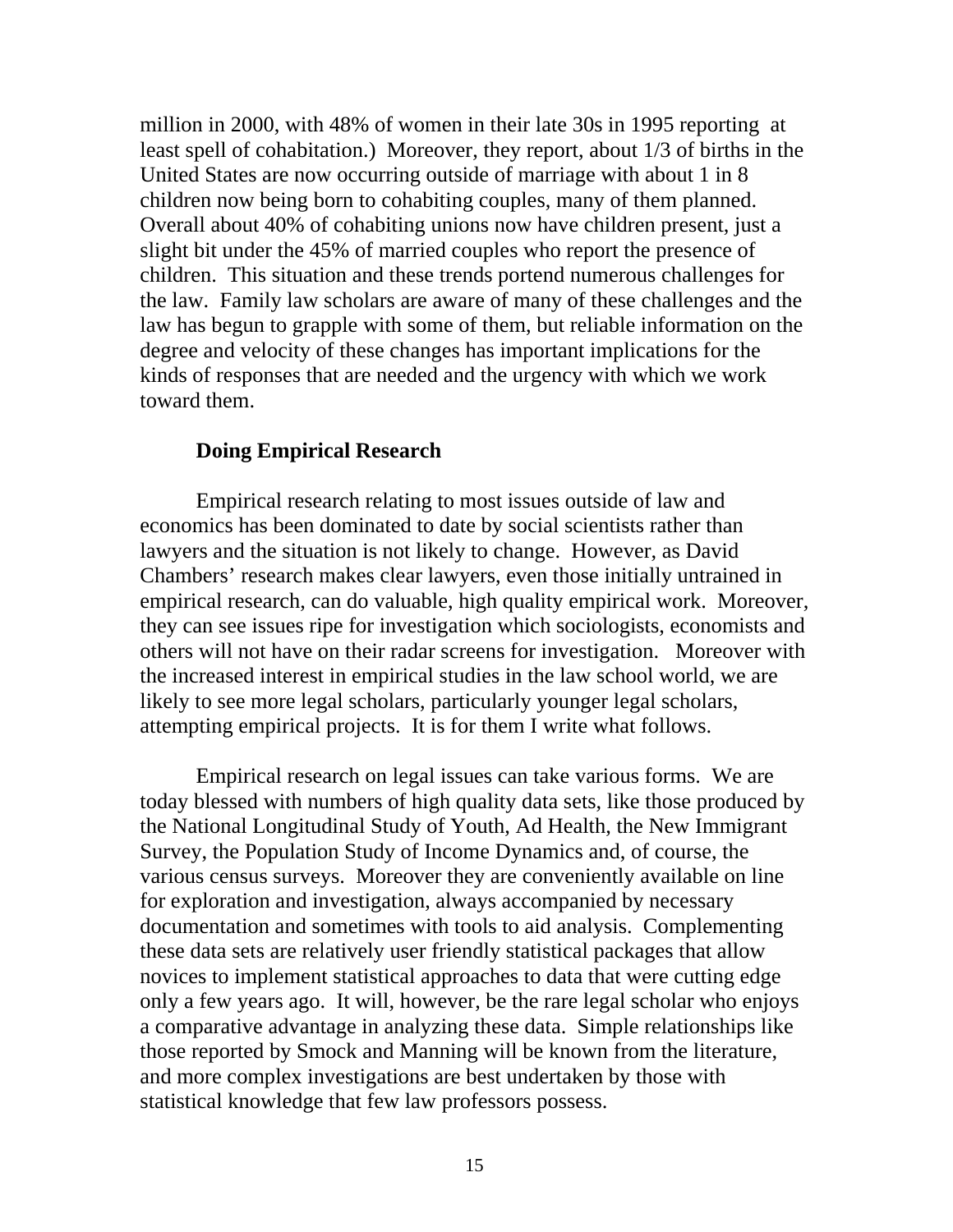But this does not mean that law professors and their students cannot muck around in these data, looking for relationships that others did not think to examine and posing simple tests of association and causality. Moreover, the world of social science scholarship is today far more interdisciplinary than it was even a decade ago, and there is often a place for lawyers on interdisciplinary teams examining data on legally relevant relationships or, indeed, identifying legally relevant questions that social scientists untrained in the law would miss.

Often, however, the kinds of questions that lawyers seek answers to are not questions that can be addressed entirely, if they may be addressed at all, through existing data sources. Law professors interested in a particular issue will often find that they need to collect their own data if they are to shed empirical light on the problem. There are many ways to collect empirical data to inform law and policy. The right way or ways depends on the problem examined, the questions asked and the hypotheses to be tested. The data in David Chambers study was based largely on the records of Friends of the Court offices and interviews with key informants. Weitzman used survey research and Sherman and Berk instituted a field experiment. Austin Sarat and William Felstiner sat in divorce lawyers offices to observe and record interactions between divorce lawyers and their clients.<sup>[19](#page-16-0)</sup> Legal rulings can be examined empirically through content analysis and the assembly of information on judges, lawyers and parties. Litigation trends may be studied using data collected by state and federal authorities or by jury verdict reporting services. Historical studies may draw on news archives, old diaries and moldy records retrieved from court basements. Laboratory studies can examine the psychodynamics of legal processes. And I am sure I have left some approaches and data sources out.

I have observed during my career that law professors and their students are often intrepid empirical researchers, exploring problems on a shoestring that sophisticated social scientists would not touch without six figure grants. This can in part be done because law students are often enthusiastic and low cost data collectors, coders and research assistants. But before lawyers abandon conventional scholarship and start collecting data, several caveats must be mentioned.

<span id="page-16-0"></span><sup>19</sup> Austin Sarat and William L. F. Felstiner**,** Divorce Lawyers and their Clients: Power and Meaning in the Legal Process, Oxford University Press (1995)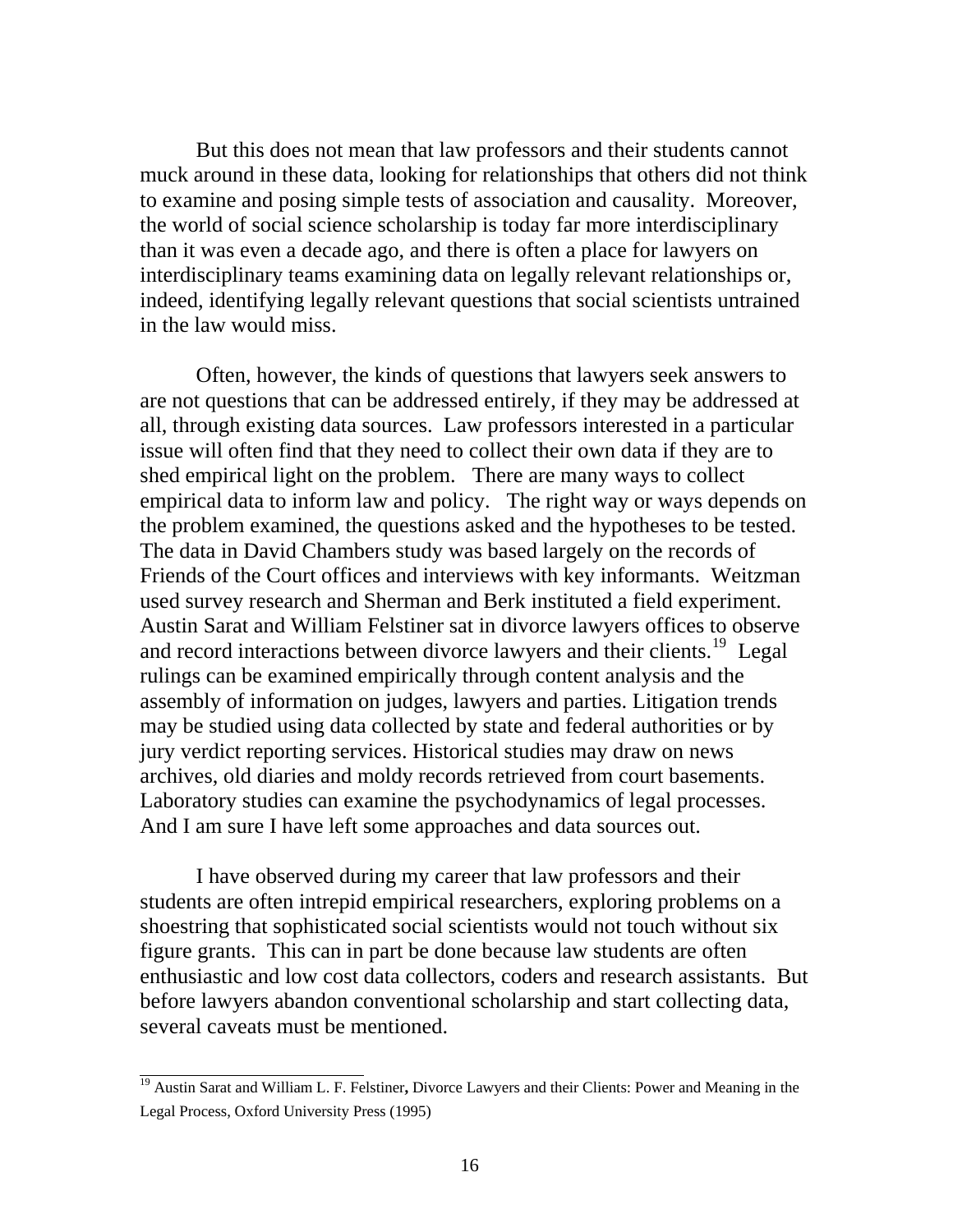First, empirical research takes time, often far longer than one might have anticipated. In particular projects that involve collecting one's own data, as opposed to using existing data sets, are seldom suitable for the untenured, particularly if human subjects are involved, except when sufficient articles have already been produced to ensure tenure or possibly as part of a competent, experienced research team. IRB approval alone can delay projects by months, if not half a year or more. Moreover, data are never acquired in pristine condition, suitable for immediate analysis. Instead substantial time must be devoted to reconciling inconsistencies and otherwise cleaning the data, with additional time devoted to training coders and coding the data.

Once data are collected, cleaned, coded and otherwise ready for analysis, it may be that they will yield a number of valuable articles, but here the untenured faculty member may run into another problem. Law faculty who don't do empirical research and who are used to putting all their ideas on a topic into one gigantic article, may regard several separate smaller articles that test different hypotheses with the same data set as essentially aspects of the same piece, even though it is common for social scientists to draw many separately published pieces from the same acquired data. Equally frustrating, traditionally oriented senior faculty may fail to recognize the time, thought, skill and scholarship that went into the data collection phase of the project. Thus they may see a junior colleague with four or five shorter articles exploring aspects of data she collected as less productive than a cohort at the same career stage with two lengthy pieces, even though the work needed to collect, organize and analyze the first faculty member's data far exceeds that which can be expected to yield two typical "tenure pieces."

Second while some empirical work can be done on the cheap, often doing it right will cost money – more money than a law school's research fund or other easily accessible sources can cover. This may not always appear to be the case at the start, but as my colleague David Chambers discovered early stages of empirical research may open up more questions than answers or may reveal that definitive answers to the problem that motivated the inquiry cannot be provided without a significantly greater and more expensive effort.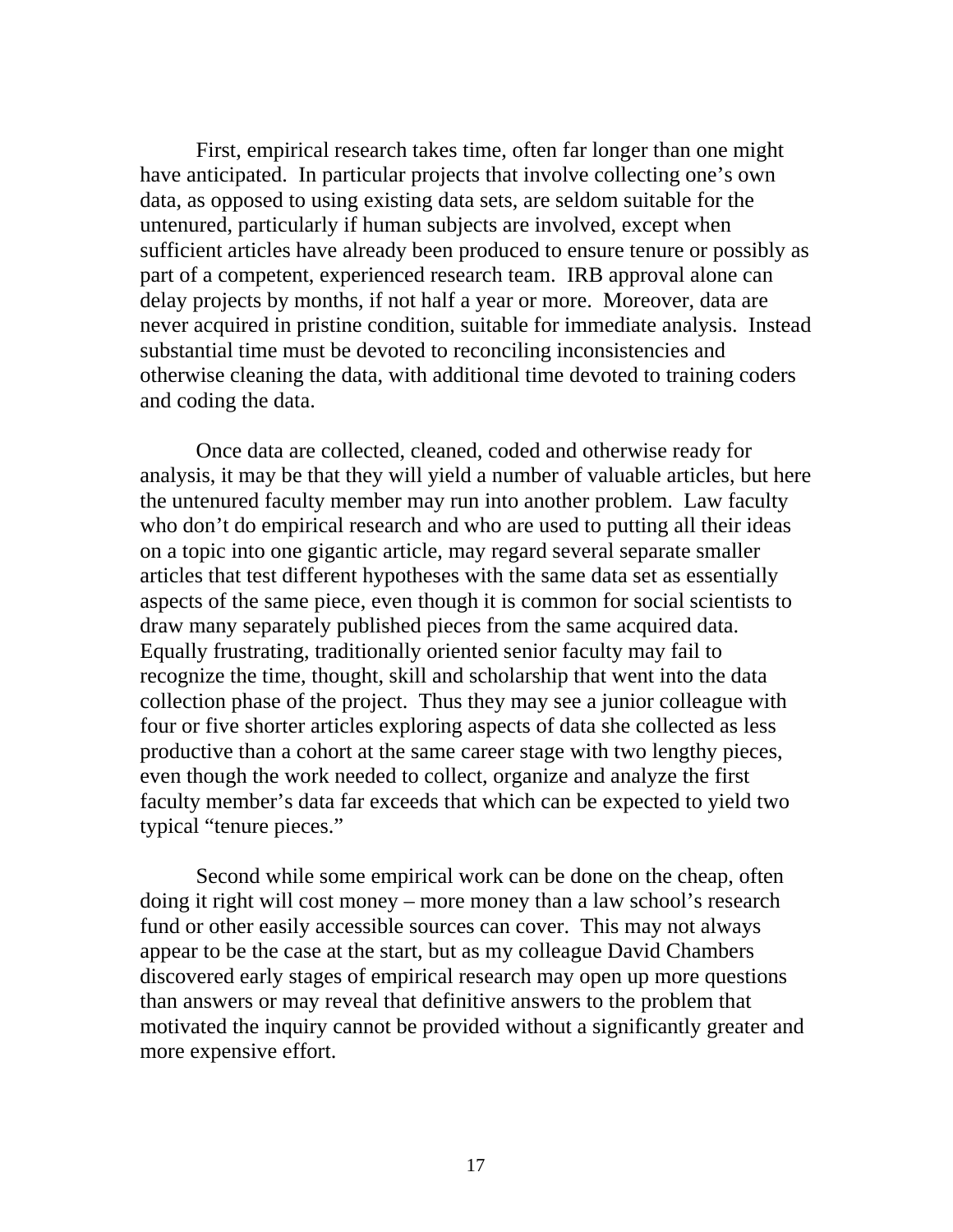The good news is that there are sources of money for projects that can cost two or even three hundred thousand dollars and up. The bad news is that grants of this size, and even substantially smaller grants, are quite competitive and often hard to get. At the National Science Foundation where I spent four years as Director of the Division of Social and Economic Sciences, funding rates typically ran between 20 and 30% of submitted proposals, and it was common to see proposals funded on only a second or third submission. (Another reason why law professors who must produce articles to meet a tenure time table should be cautious about being the lead or solo investigator on major empirical work, particularly if they lack relevant training and grant-writing experience.) Furthermore, at NSF law professors did not get any special breaks with their submissions, but were held to the same standards with respect to theoretical and methodological sophistication as any other person submitting to a social science program. The same is likely to be true of most funding agencies.

These standards include deep knowledge of relevant theory, methodological and statistical skills adequate to the proposed research, and reason to believe that the proposed research will advance knowledge in a field or discipline. While the potential practical importance of a research project would never count against it and is in fact something of a plus, potential practical value alone would not justify NSF funding. Indeed, panelists reviewing proposals in most if not all the programs I supervised would regard a principle investigator's decision to rest a case for funding largely on the practical value of what might be learned as a sign that the investigator was insufficiently versed in theory and methods or otherwise unconcerned with a project's potential science contributions.

Not all potential funders share NSF's basic science commitment. The National Institute of Justice, which funded the Sherman and Berk study, is, for example, a mission agency. Their mission is supply the science and other resources needed to reduce crime. In the mandatory arrest study, an important driver of funding for them was the likelihood that the proposed field experiment would inform the policing of domestic violence in ways that would discourage repeat violation, but even so the research was presented to them as a test of deterrence theory. Still they were less concerned than NSF would have been with exactly why repeat offending might or might not drop with mandatory arrest than they were with answering the question of whether it would drop, and a randomized field experiment seemed to them the best way of answering the latter question.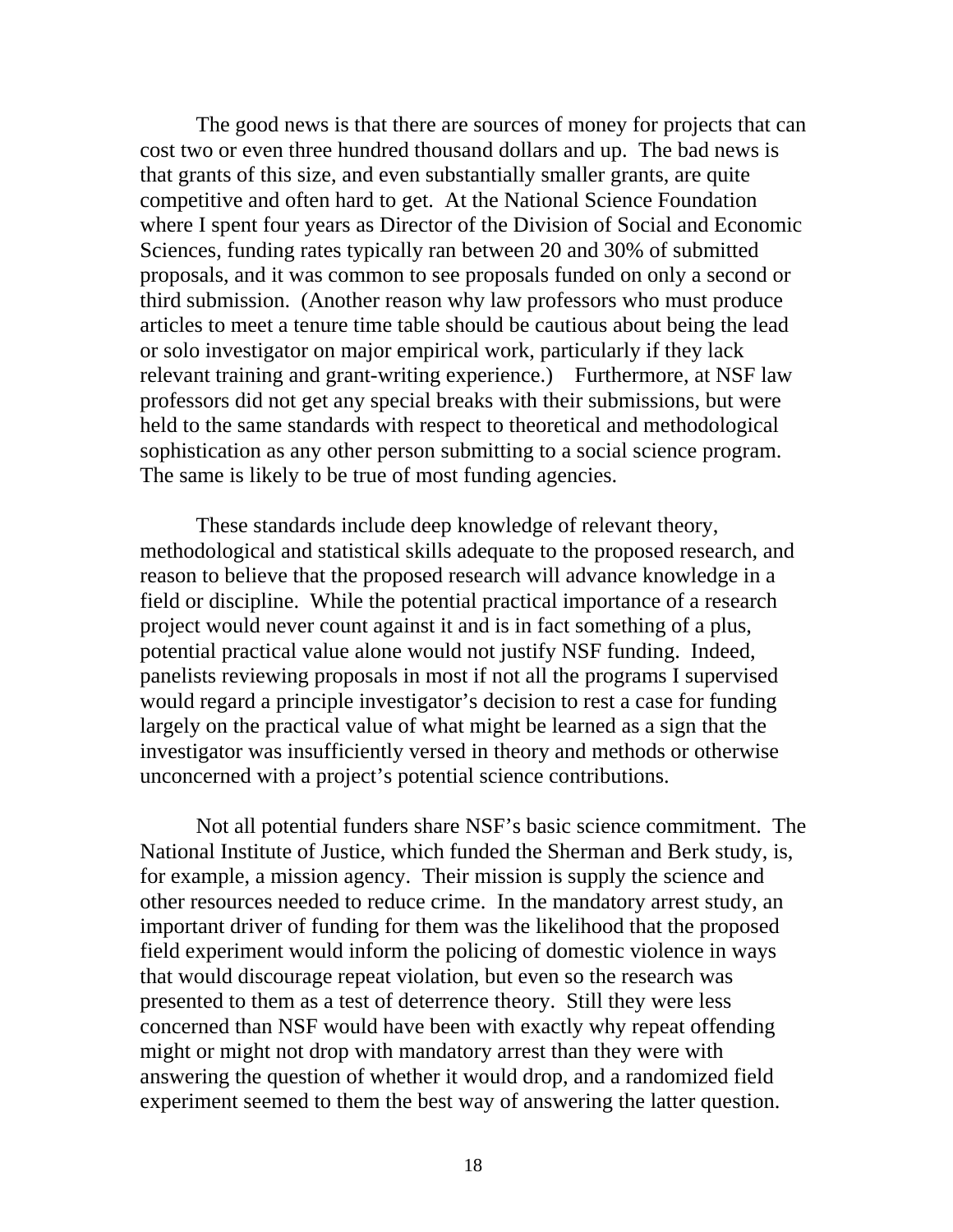But as we saw, inattention to mechanism was the Achilles heel of any otherwise excellent study. Not knowing whether mandatory arrest worked by breaking up cohabitation or through deterrence and not knowing how people in different socioeconomic situations might react to the experience of arrest gave the study a potentially perverse policy relevance that was unfortunately realized in some jurisdictions.

Once a funding source or sources is identified, the task becomes one of preparing and submitting a proposal. Whatever the funder, there will almost always be some person at the funding agency who will be happy to talk about what his or her agency is looking for and how to go about making a proposal. Make an appointment by e-mail to talk to that person, by telephone or even in person if you can manage that and if the person is willing. It never hurts to have the person who will help decide funding feel that an applicant is not a complete stranger or see reflected in a proposal ideas or organization that he or she suggested. As importantly, a conversation can prevent a substantial waste of time, for you may soon learn that despite the language with which proposals have been invited what you would propose funding would either not be eligible for funds or would be unlikely to get funded even if it were not absolutely disqualified.

It is also important to think about the appropriate team for conducting an empirical research project and to check with the funder on its attitudes and concerns regarding team research. While much of the research that NSF funds is single investigator research and while private foundations and other agencies also make single investigator grants, more and more research funding is going to disciplinary partnerships or interdisciplinary teams. Moreover, most law professors seeking funding for empirical work are unlikely to get very far with most funders if they are not working closely with social scientists who can supply the methodological, statistical and other skills that they lack or may appear to lack. In addition experienced social scientists, particularly those with a track record of funding from the agency approached, can be a huge help in tailoring a proposal for an agency. Even if such a person is not part of a team, a law professor principal investigator should try to identify experienced grant getters at his or her university and seek feedback on his or her proposal from them.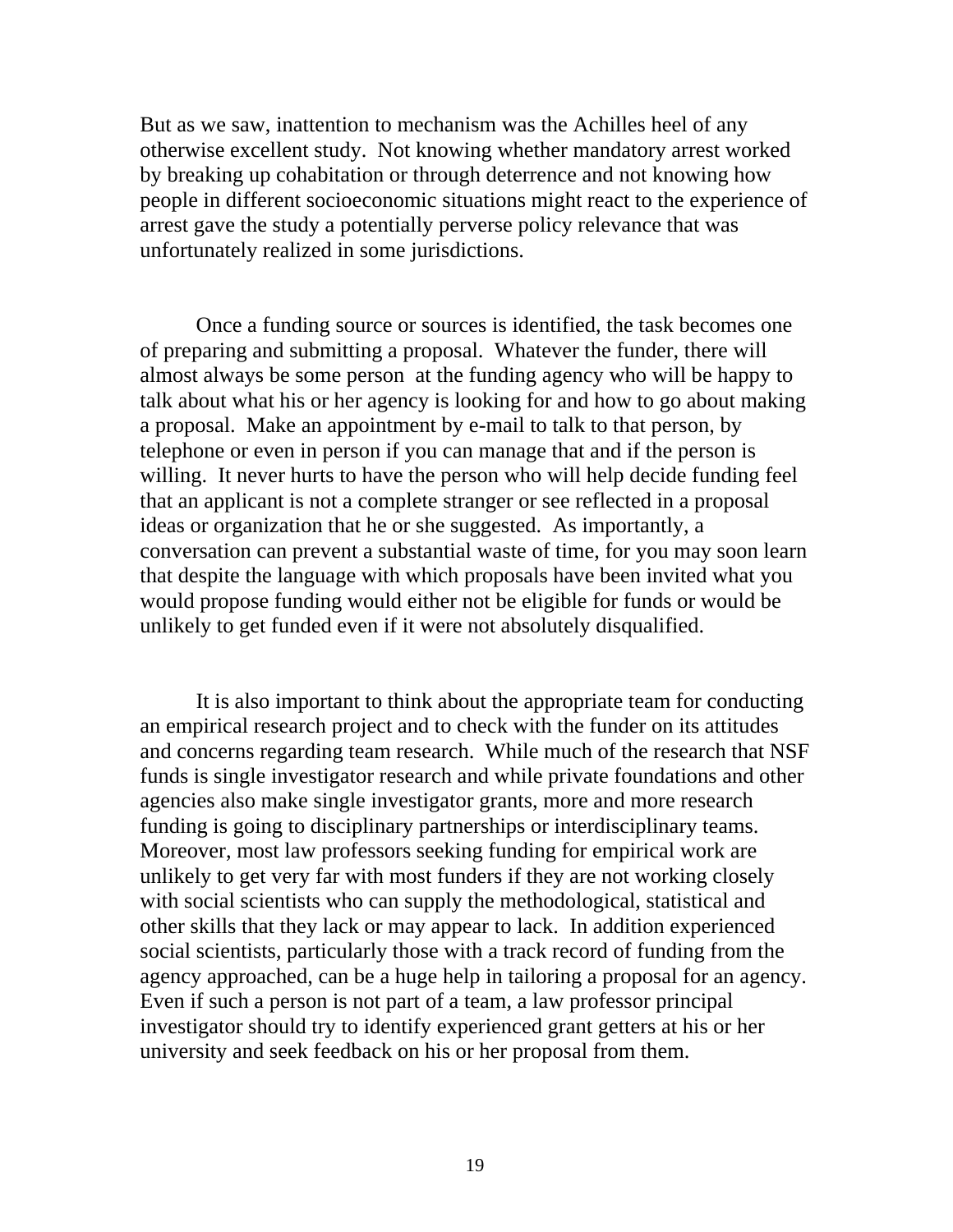Finally we come to the proposal. Exactly what one should write and how it should be organized will vary from funder to funder. The funder's web site and officer in charge can provide relevant advice. Almost always there will be a discussion section which designed to show familiarity with the relevant literature. This section is usually toward the front of the proposal and provides the reviewer with an initial and sometimes unchangeable impression of the applicant's ability to think and write clearly. Don't assign this to a student assistant and be sure the search for relevant prior sources is thorough. I have seen more than one proposal's funding chances go down the drain when a panelist noted that a central article in the field (sometimes by the panelist) was nowhere cited. So if there is a highly regarded article that a reviewer might possibly think relevant to the research, a wise investigator will cite it if only awareness of the work and to explain why it is being disregarded.

Some programs and some panelists like a clear statement of hypotheses in specific, clearly testable form. The need for laying out a proposal in this way should depend on the goals of the research, but some people think good science requires this kind of presentation regardless. Specifying hypothesis does not, however, require having any expectations about what the data will reveal. One can not only specify the null hypothesis which posits that a factor will not matter but he/she can also make clear that there is no basis for deciding in advance whether the null is likely to be rejected. It is also appropriate, particularly in the context of case studies, to indicate that the proposed research is more about hypothesis generation than hypothesis testing, but there is need for care and persuasiveness in making the case.

When I read proposals what most concerns me are the methods for data collection and analysis. One mistake I have frequently encountered is researchers who take so much space reviewing the literature and specifying and justifying hypotheses that they have little room left to discuss and justify their data sources, included variables and analytic methods. No matter how interesting a proposal is to this point, if it is vague or weak on data and methods, I see a decision to fund as buying a pig in a poke. I, and many others I have seen reviewing proposals in panels, will not do this. So researchers must save space in their proposals for an adequately detailed description of how they will acquire the data needed to test their hypotheses and how they will analyze it. This section should make clear the investigators ability to rigorously examine the questions posed in the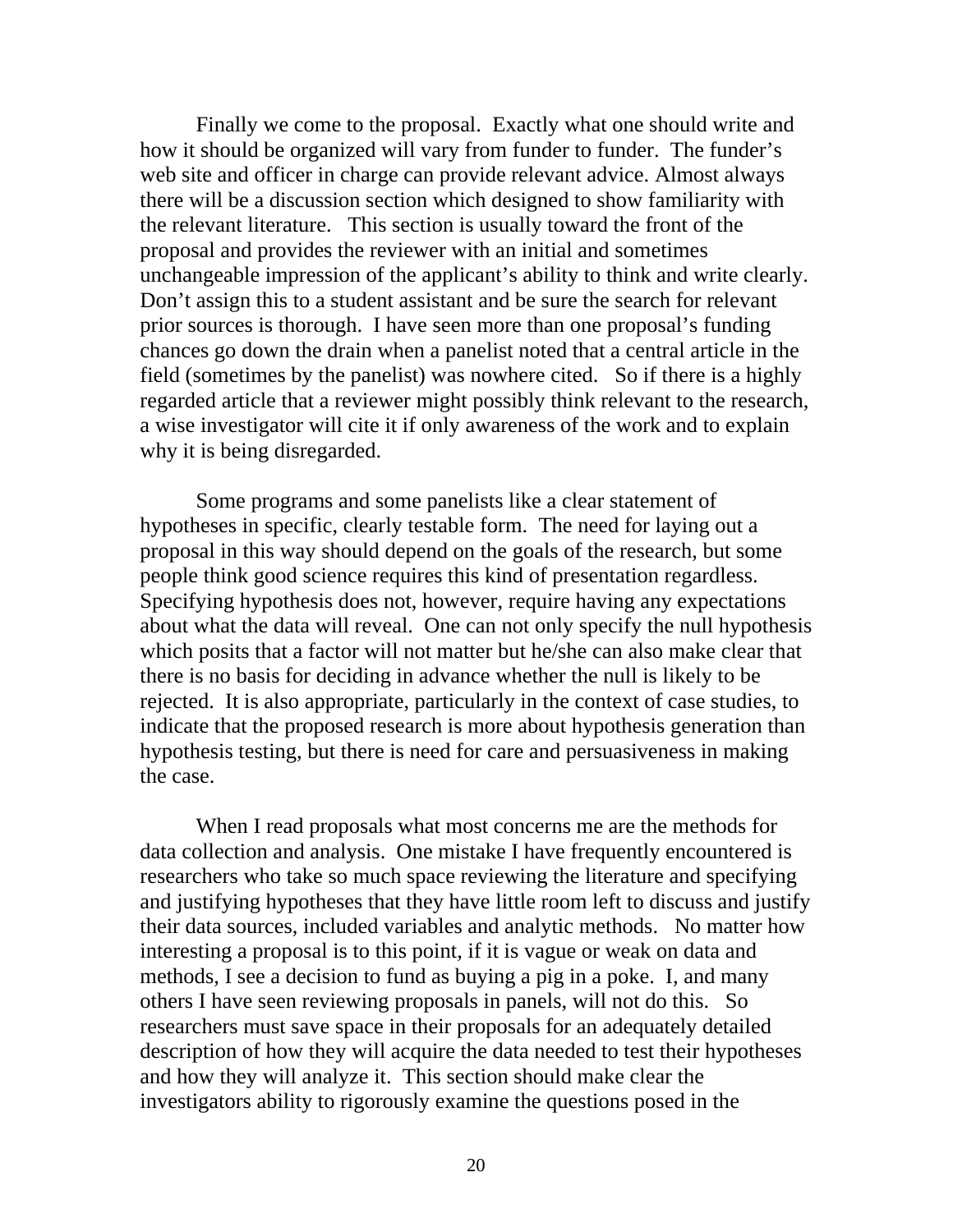proposal with data of adequate quality. This does not mean that weaknesses in the available data or accessible methods should be glossed over. I have seen some proposals turned down for unavoidable weaknesses that a reviewer might have missed had they not been frankly acknowledged, but I have seen many more fall because the failure to perceive a weakness was regarded as a sign that the researcher was not up to the analytic task. Usually one can count on reviewers perceiving the weak points of a proposal. Unless the investigator recognizes them as well, he or she will have no opportunity to persuade the reviewer that they are not as serious as they might seem, that they may be ameliorated to some degree or that to the extent they are inescapable reported results will be properly qualified.

Principle investigators should not lose sleep over the fact that they are inexperienced researchers with no funding history. The admonition to avoid preoccupation with what one cannot change applies here. A track record helps secure funding, but at NSF and many other agencies numerous first time researchers are funded each cycle. Indeed, records are often kept of first time grantees and there can be pressure to ensure that some such applicants are funded. But if one is a new grant applicant, particularly one without a strong history of publications, there is a special burden to prove one's knowledge and capacity. New investigators especially should strive to demonstrate within the body of the proposal that they are well acquainted with the literature, sensitive to the difficulties of the research and knowledgeable about appropriate methods. I still remember one proposal I reviewed when I was a member of the NSF Law and Social Science panel in the late 1970s. No panelist had heard of the principal investigator, as he was just starting his career, but the knowledge and sophistication revealed in the proposal simply bowled us over. Indeed, I think this submission became our number one priority for funding, ahead of many scholars whom we all knew and admired. We were right. The resulting publication is regarded by some now as a classic and the principal investigator has gone on to be a productive scholar of considerable distinction.

Finally, researchers should not expect to get funded on their initial proposal submission. It may happen, but increasingly proposals at NSF and other agencies are funded only after one or more resubmissions. Usually a "declinee" can learn from a proposal's reviews whether resubmission is justified, and the funder's representative – whom the investigator should have talked with several times by now – can usually provide an assessment of the likelihood that a resubmission will be worth additional time and effort.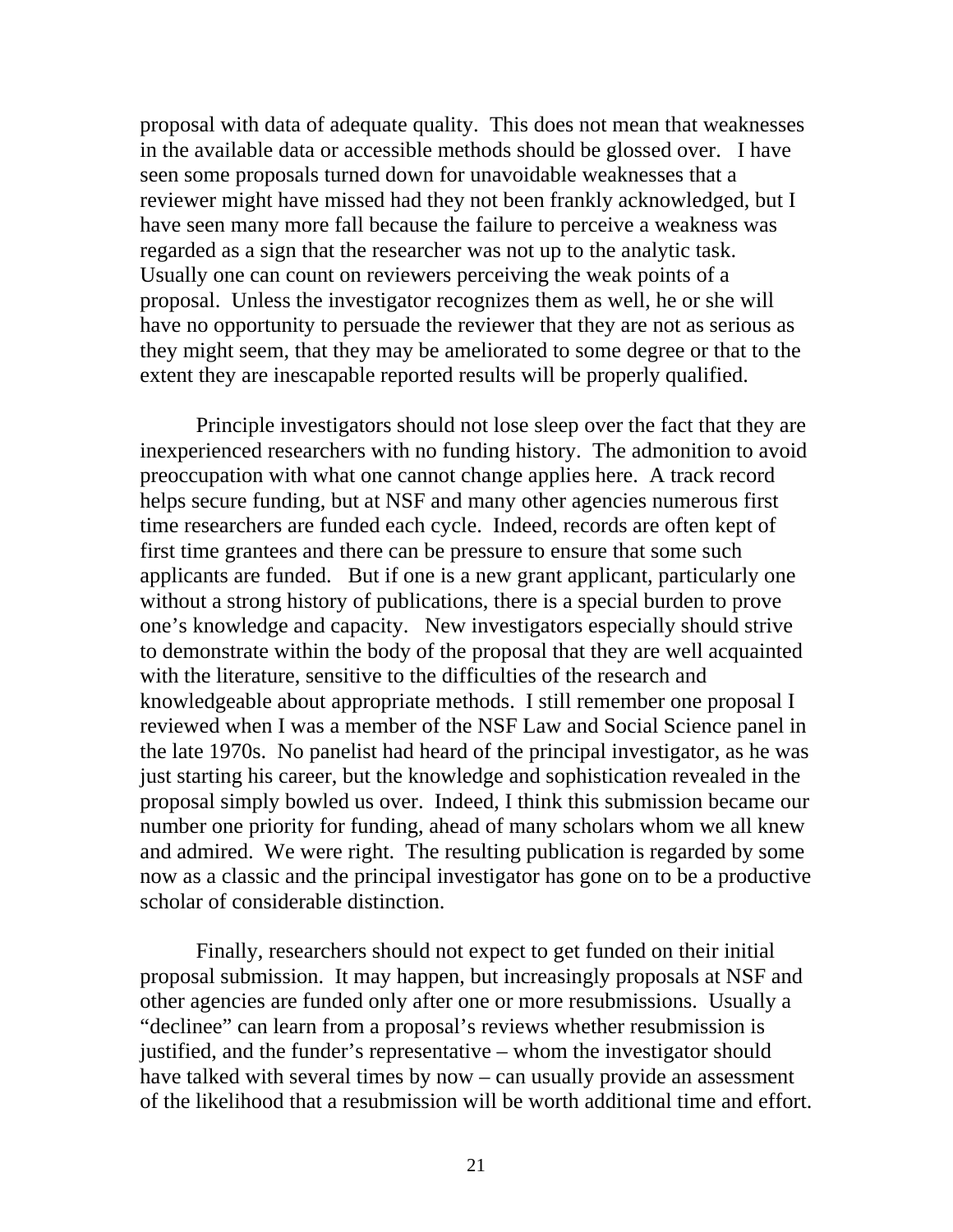If one is resubmitting, he/she should not resubmit, essentially the same proposal with mainly cosmetic changes in the hope that a more sympathetic reviewer or panel will now fund what was rejected the first time the first time around. It is not likely. At NSF and elsewhere reviewers and panelists will often include some people new to the proposal but others who have seen it before. When a panelist or reviewer recalls having seen a proposal before and notes that little has changed, it is an almost certain kiss of death. Moreover panelists, program officers and other funders are hugely busy. Think of them. While it may seem to the investigator that it can't hurt to submit an only slightly modified version of a rejected proposal since this requires little work and lightening may strike in the form of weaker competition for funds or a more sympathetic review, the review process is hurt when it is burdened by proposals that have only a slight chance of success or, more likely, no chance at all.

Moreover, to submit an only slightly revised proposal, unless one has been advised that that is all that is needed is simply silly. The reviews tell the investigator what aspects of the proposal most troubled a reviewer or panel, so allow one to address specifically the weaknesses that caused the proposal to flounder. What a golden opportunity. This does not provide a guarantee against frustration, for I have seen proposals revised substantially to meet a reviewer's objections only to receive a new review objecting to the revised approach and suggesting that an approach like the original one should have been used. However, far more common is the reviewer or panelist who, recognizing that his/her suggestions have been taken to heart, is sufficiently impressed (and flattered) to recommend funding.

It is, of course, once a proposal is funded that the hard work begins, and more than once a researcher may regret his or her funded commitments. They impose a timetable, and while short term extensions of a grant are usually easy to arrange so long as additional funding is not sought, there is nonetheless considerable pressure to produce promised products near the time one originally promised to have them. This is also, however, where the sense that what one is doing matters, and the fun of the project begins. Working with empirical data is a bit like solving a mystery. One continually asks questions of the data. More often than not the data cooperate and provide answers, but the answers are seldom final ones. Rather they raise further questions that take one back to the data for new analyses. Fortunately, far more often than not, one does have a product worth sharing with, if not the world, at least one's scholarly community. At this stage